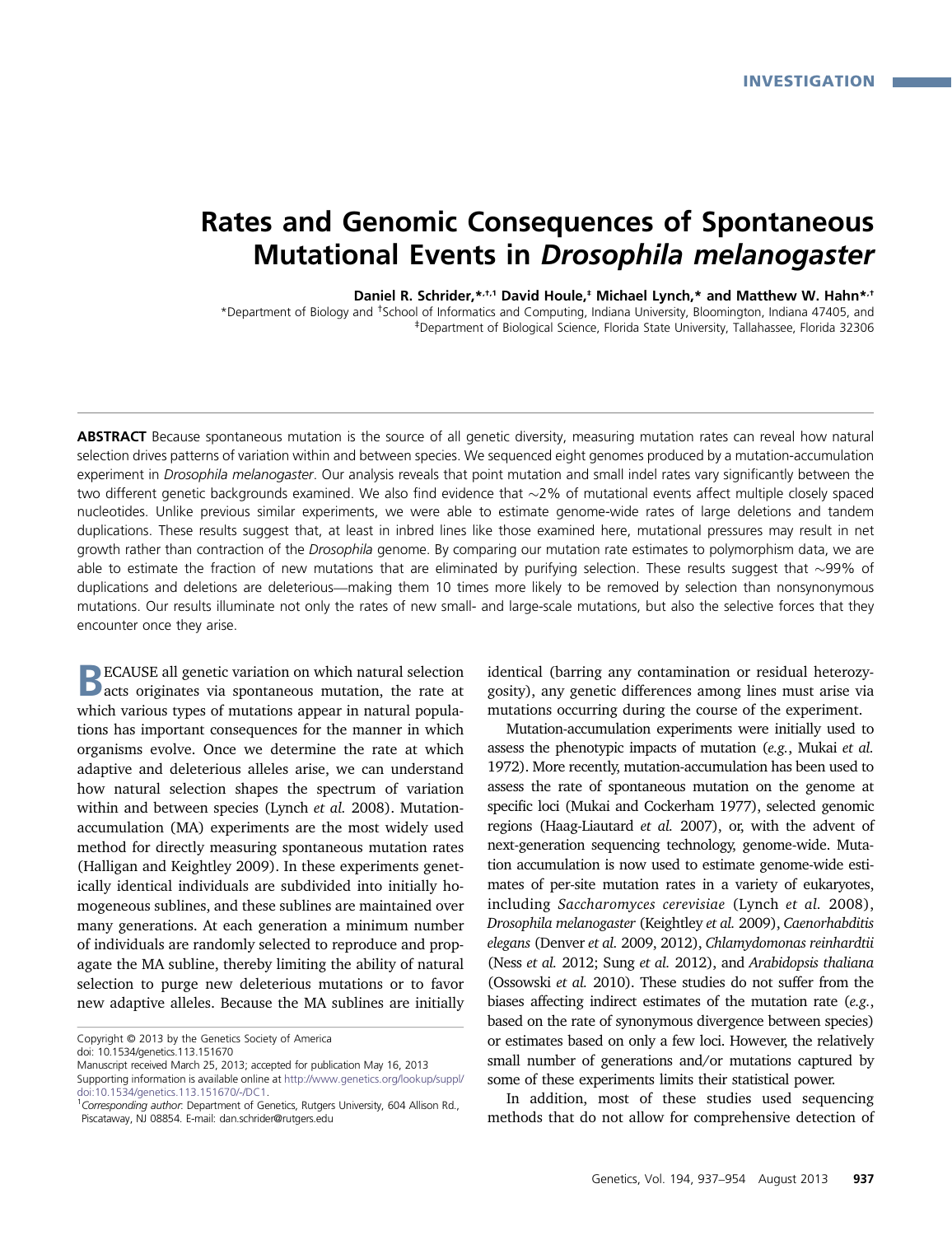large genomic duplications and deletions. Recent studies have found that such large-scale mutations can have dramatic evolutionary and phenotypic consequences. Comparative genomic studies have revealed that changes in gene copy number caused by duplication and deletion events are often adaptive (Demuth et al. 2006) and suggest that gene duplication events can result in the evolution of new gene functions [e.g., the excess of  $d_N/d_S$  ratios >1 in young gene duplicates observed in Kondrashov et al. (2002) and Zhang et al. (2003)]. In addition, large duplications and deletions segregating within populations, often referred to as copy-number variants (CNVs), have been shown to be both beneficial (Perry et al. 2007; Turner et al. 2008; Kolaczkowski et al. 2011) and deleterious (McCarroll and Altshuler 2007; Stankiewicz and Lupski 2010; Girirajan et al. 2011); these polymorphisms are widespread in Drosophila (Emerson et al. 2008; Langley et al. 2012). It is therefore essential for our understanding of the rate of adaptive evolution and the origin of genomic disorders that we accurately measure the spontaneous rates of these mutations. Although several studies examining either MA lines (Lynch et al. 2008; Ossowski et al. 2010; Lipinski et al. 2011) or human parent-offspring trios (Itsara et al. 2010) have been able to estimate the rate of large duplication and deletion events, these studies were able to reliably detect events only several kilobases in length due to their reliance on low-resolution detection methods (e.g., microarray hybridization, sequence read depth, or pulsed-field gel electrophoresis).

Here, we present results from an MA experiment conducted in D. melanogaster. We performed mutation accumulation in two nearly homozygous lines obtained by brother– sister mating from a single outbred lab population (Houle and Nuzhdin 2004). The use of inbred lines can have effects on mutation rate either through the fixation of rare recessive alleles during the initial construction of the lines (perhaps more likely to increase mutation rates) or through the effects of homozygosity on the mutation process itself (perhaps more likely to decrease mutation rates; see the Appendix). The replicate sublines derived from each line were then maintained by close inbreeding with an effective population size slightly  $>2$ ; population genetic theory suggests that our design will miss the small number of mutations with drastic fitness effects in the homozygous state, but will capture the vast majority of mutations that have small-to-negligible fitness effects. We discuss the nature of the biases introduced by our design in further detail below.

Our results capture dozens of large-scale copy-number changes and hundreds of point mutations and small indels. Roughly 1160 generations of mutation accumulation are assayed in this experiment—more than previous sequencebased MA studies in Drosophila. The resultant wealth of data reveals a substantial difference in point mutation rates between two inbred lines, each derived from the same outbred population, suggesting that mutation rates may vary substantially among individuals within a species. These data also confirm the previous finding that mutation events

affecting several nonadjacent base pairs in close proximity to one another occur quite frequently (Schrider et al. 2011). In addition, the high quality of our sequence data allows for accurate and direct genome-wide inference of the spontaneous rates of large duplications and deletions. Although the mutation rates of small indels support previous claims that the D. melanogaster genome is experiencing mutational pressure toward contraction (Petrov et al. 1996, 1998; Petrov 2002; Leushkin et al. 2013), we observe more duplicated than deleted base pairs per generation when considering mutations of all sizes, suggesting the possibility of a mutational tendency toward net genomic expansion. By comparing our mutation data to polymorphism data from D. melanogaster, we estimate that  $\sim$ 90% of nonsynonymous mutations and  $\sim$ 99% of new duplications and deletions are deleterious enough to be quickly removed from natural populations by purifying selection.

## Materials and Methods

#### DNA preparation, sequencing, and mapping

DNA was extracted from eight D. melanogaster MA sublines derived from two inbred lines originating from a laboratory population founded from flies captured in Massachusetts in 1975 [sublines 33-45, 33-27, 33-55, 33-5 derived from line 33 and sublines 39-58, 39-67, 39-51, and 39-18 derived from line 39 (Houle and Nuzhdin 2004)]. These sublines were among those examined by Haag-Liautard et al. (2007) at a limited number of loci. For each subline, the Qiagen DNEasy protocol entitled "Purification of Total DNA from Animal Tissues (Spin-Column Protocol)" was used, including the optional RNase A step. The DNA extracted from these sublines was then multiplexed and sequenced in one flow cell of the Illumina Genome Analyzer II at the Indiana University Center for Genomics and Bioinformatics. The average paired-end insert size was 175 bp, with 72 bp sequenced on each end after removing barcode sequences. These sequence data are available for download on the National Center for Biotechnology Information Short Read Archive (http://www.ncbi.nlm.nih.gov/sra/) under experiment ID SRX285615. The reads were mapped to release 5 of the D. melanogaster reference genome assembly using version 0.6.2 of BWA (Li and Durbin 2009) with the mismatch parameter (-n) set to 0.1. This parameter sets the maximum fraction of mismatches between a mapped read and the reference genome for an alignment to be retained. These alignments were used to search for mutations and indels as described below. To facilitate detection of large duplications and deletions, in which case a larger gap between sequenced ends of the insert is preferable, we mapped the reads again with the same parameters after trimming the inner 36 bp of each read. For detecting single-nucleotide mutations and small indels, we mapped the entire read sequence.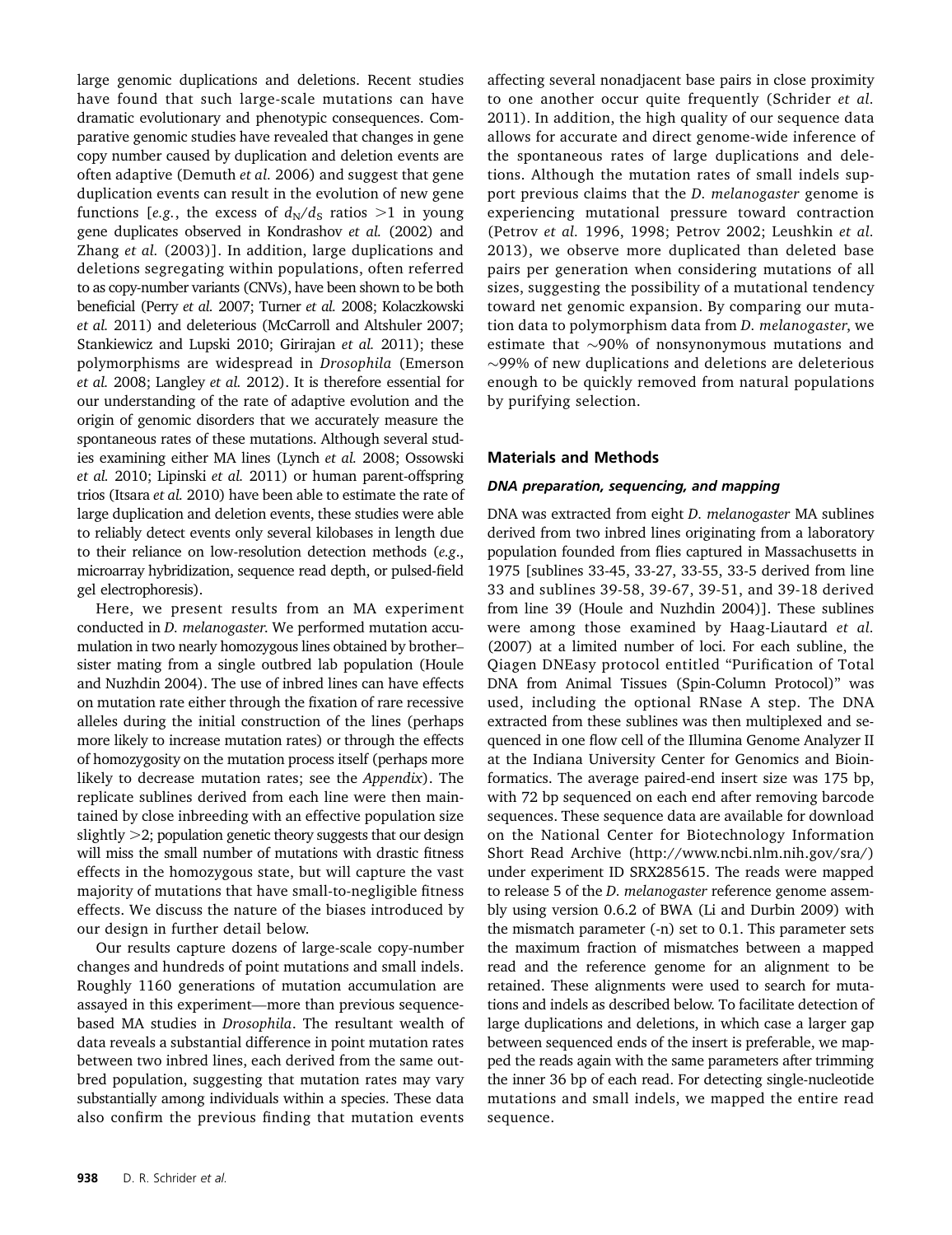#### Identifying single-nucleotide mutations

After mapping reads to the reference genome, SAM (sequence alignment map) format mapping output was run through version 0.1.9 of the SAMtools (Li et al. 2009) pipeline for calling variants using the pileup command. When the -c option is used, this command displays all potential differences between the sequenced individual and the reference genome. We did not impose a mapping quality cutoff for read alignments before running the pileup command to search for variants. Instead, we attempted to distinguish between true differences from the reference genome and false positives after using the pileup command by retaining only putative mutations with at least five reads mapped to the genome, having at least one read on each strand, and having  $<$ 10% of reads exhibiting a nucleotide other than the putative mutant base. This approach is similar to that of Keightley et al. (2009), which was shown to have near-perfect accuracy.

We searched for mutations unique to one of the MA sublines, as these differences could represent mutations arising during mutation accumulation rather than genetic polymorphism present in the sequenced sublines prior to MA. This was done by examining all reads mapping to the mutant position in all other MA sublines derived from the same inbred line and by ensuring that each of these sublines had at least five reads mapped to the position, with no more than 10% of these reads exhibiting the mutant nucleotide. Additionally, if 10% or more of all reads from these sublines exhibited a base other than the ancestral nucleotide, the putative mutation was thrown out. To calculate the mutation rate for each of the two inbred lines, the number of mutations found in the four MA sublines derived from the same parental line was divided by the number of positions having at least five aligned reads in each of these four sublines. Since one of the MA sublines derived from line 39 (39-67) was highly similar to line 33 along the distal end of chromosome 2R and most of chromosome X due to contamination, we disregarded mutations in these regions in subline 39-67. To prevent contamination in other genomic regions from affecting our mutation rate estimates, we also disregarded all mutations for which the mutant base appeared in any other MA line (whether derived from the same ancestral line or not). These steps may have caused us to miss a very small fraction  $(<1%)$  of true mutation events: those occurring at sites already exhibiting the mutant base as a polymorphism in the other ancestral line. Confidence intervals on the mutation rate were estimated by assuming a binomial distribution.

#### Identifying small indels

To find small indel mutations occurring during the MA experiment, we ran all gapped read alignments through the program Dindel (Albers et al. 2011). As with single-nucleotide mutations, for both inbred lines we looked only at sites having at least five reads in each MA subline. Indels called by Dindel were counted as mutations occurring during MA

if  $>80\%$  of reads in the mutant subline supported the indel, if not all of these reads were on the same strand, and if no more than one of each of the seven other sublines exhibited any read alignments supporting an indel within 20 bp of the putative mutation. In addition, read alignments (in pileup format) in the vicinity of each putative mutation were examined in each of the eight MA sublines to ensure that the indel was unique to one subline. In some cases, a precipitous drop in read depth either at the precise location of the indel or within a couple of base pairs was observed in each of the other three sublines derived from the same inbred line. In these cases, read depth dropped to  $\langle \sim$  5× in each of the other sublines, and often to 0, 1, or  $2\times$ . This observation is consistent with reads containing the indel failing to be aligned rather than being aligned with a gap, and the candidate indel was rejected. To estimate the number of indels that we may have missed, we compared the ratio of single nucleotide mutations to indels in our study with the ratio found in these same lines using denaturing highperformance liquid chromatography (DHPLC), which detects indels with high sensitivity (Haag-Liautard et al. 2007).

#### Validating point mutations and indels with Sanger sequencing

Single-nucleotide mutations, indels, complex mutations, and multinucleotide mutations (MNMs) were amplified via PCR after designing primers using Primer3 (Rozen and Skaletsky 2000). PCR products were cleaned using an Exo-SAP protocol, and sequencing reactions were run using ABI BigDye Terminator Cycle Sequencing Kit, and sequences were produced at the Indiana Molecular Biology Institute using the ABI3730. Sequences were then mapped to the reference genome using BLAST, and alignments were examined to ensure that the mutant line possessed the putative mutant genotype. In some cases, small stretches of repetitive sequence near indel mutations resulted in alignments in which the indel mutation could have been placed in one of several locations. Thus, while our validation results suggest that the vast majority of our putative indels are true mutations, the reported coordinates of these mutations may be inexact.

#### Calculating the probability of observing apparent multinucleotide mutations and complex mutations caused by independent mutation events

To calculate the probability of observing apparent multinucleotide mutation events (two or more mutations found within 50 bp of one another within the same MA subline) under the assumption of independent mutation events, we randomly permuted the coordinates of the mutations observed in our study, counted the number of such clusters observed, and repeated this simulation 10,000 times. To perform a similar calculation for complex mutation events (defined as the observation of an indel located within 50 bp of another mutation occurring within the same subline), we performed 10,000 simulations permuting the locations of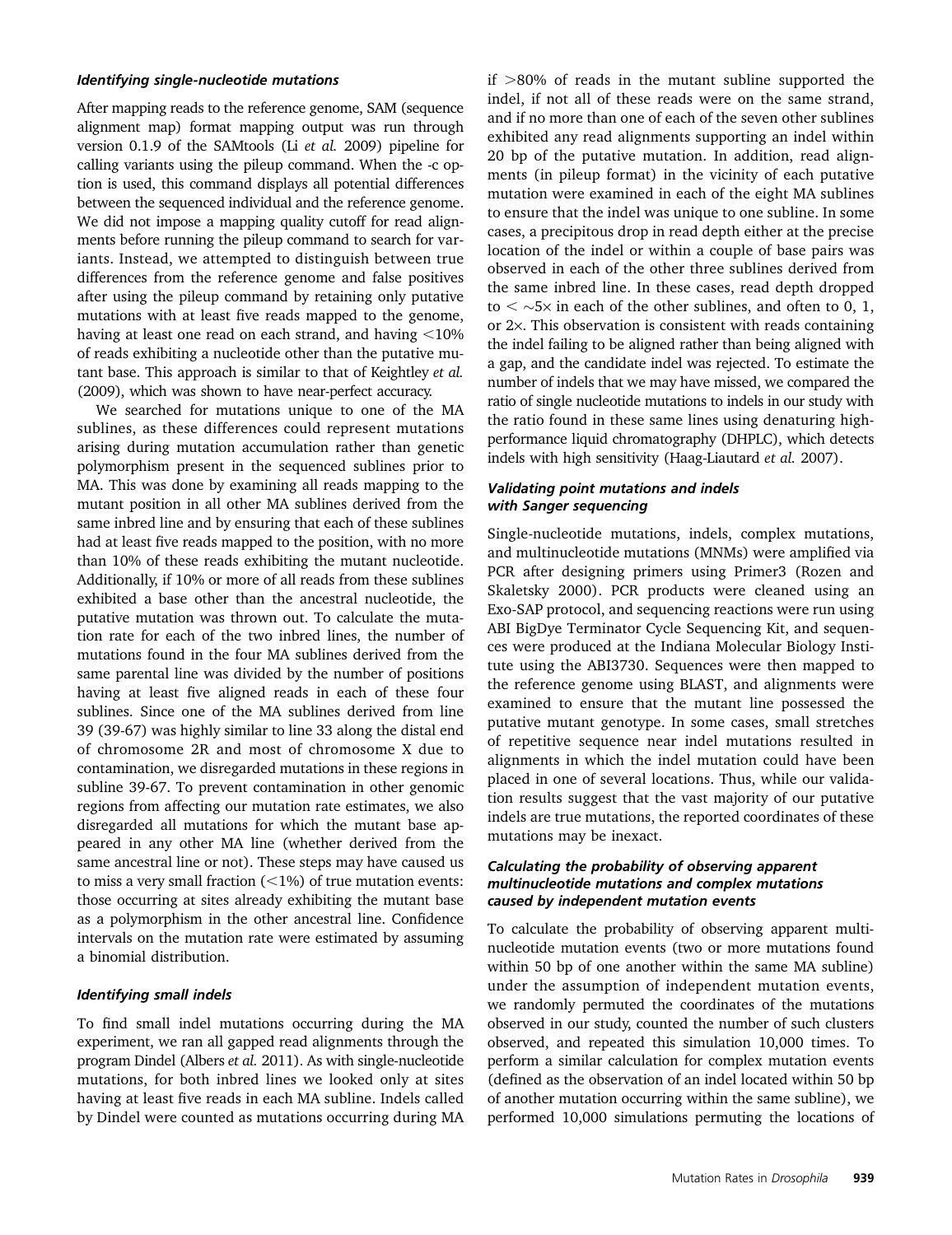mutations and indels and counted the number of apparent complex mutations observed.

#### Identifying large deletion events

When paired-end sequencing is performed, the range of expected insert sizes is typically relatively narrow. However, when paired ends are derived from an individual harboring a deletion, read pairs spanning the deleted locus will appear much farther apart than expected from the insert-size distribution when mapped to the reference genome, provided the region deleted from the sequenced individual is present in the reference genome (see figure 1 in Tuzun et al. 2005). We used this approach to detect large deletions in our MA lines, first calculating each subline's insert-size distribution by examining all read pairs mapped in proper orientation and within 500 bp of one another. Inserts in the 99th percentile of this distribution were kept as potentially indicative of deletions.

To find deletions supported by multiple inserts (or read pairs), these "distant" inserts were clustered as follows. First, each insert was assigned to its own cluster. Then we searched for pairs of clusters,  $(C_i, C_i)$ , that appeared to correspond to the same deletion. This was considered to be the case if at least 75% of all pairs of inserts from the two clusters (comparing the mapping coordinates of one insert from  $C_i$  to one from  $C_j$ ) were close to one another (the sum of the distance between the leftmost ends of the two inserts and the distance between the rightmost ends of the two inserts must be  $\leq$ 200 bp) and suggestive of a deletion of roughly the same size  $(<50$  bp difference in the inferred sizes of the two inserts). These cutoffs were chosen because an examination of insert-size distributions revealed that few pairs of inserts spanning the same deletion would be expected to violate them. If these criteria were met for enough pairs of inserts from the two clusters, then the two clusters were combined into one new cluster. This process was repeated until no more clusters could be merged. Once clustering was completed, each cluster was examined to remove any read pairs that do not support the putative deletion. This was done by comparing the insert in the cluster with the median insert size to all other read pairs, and any read pairs that were mapped too far from this insert (again, if the sum of the distance between the leftmost ends of the inserts and the distances between the rightmost ends of the inserts  $\geq$ 200 bp) or did not support a deletion of the same size  $(\geq 50$ -bp difference in insert sizes) were removed from the cluster.

Given our relatively high sequencing coverage, we would expect a deletion to be spanned by multiple inserts. We therefore removed all clusters with only one read pair from further consideration. Since we would expect all deletions occurring during mutation accumulation to be homozygous and therefore to have very low read depth, we calculated the average read depth of each possible deletion (examining all positions not masked by RepeatMasker between the end position of the rightmost forward-mapped read in the cluster

and the starting position of the leftmost reverse-mapped read in the cluster) in each MA subline, after correcting read depth for a given subline according to the mean read depth across the genome relative to the genome-wide means across all eight MA sublines. We then removed all deletions for which the average read depth of the MA subline containing the putative deletion was greater than one-half of the average depth of the other seven MA sublines. To remove polymorphisms present prior to mutation accumulation, we removed all clusters from further analysis that closely matched two or more "distant" read pairs from the other seven MA sublines (using the same criteria for comparing read pairs during clustering). To ensure that our approach was not missing any potential new large deletions, we looked for regions containing stretches of zero read depth in only one of the MA sublines. This approach added two additional potential deletions  $>100$  bp in length. The breakpoints of the final set of deletions were determined by manually examining read depth and noting where regions of zero read depth began and ended. The true breakpoints of these deletions are probably no more than a few base pairs away from these estimates.

Since our insert-size distributions had relatively low variance, we were able to detect a few deletions using this method that were as small as the largest indels detected by gapped alignment (two deletions  $<$  40 bp in length). One cannot conclude from this that we have adequate power to detect deletions of any size, however, as our insertsize-based method has lower power to detect events near or below 50 bp in length. In addition, several indels removed from our final set were deletions of several dozen base pairs present in multiple sublines (i.e., polymorphisms segregating prior to the experiment) but not called in these individuals and discovered only after manual inspection; this observation suggests that, given our read lengths, gapped alignment has reduced power to detect indels more than a dozen or so base pairs in length. Thus, we may not have adequate power to detect all deletions of between  $\sim$ 10 and 50 bp.

#### Identifying large duplication events

Given that the vast majority of duplication polymorphisms in Drosophila are tandem (Emerson et al. 2008; Cridland and Thornton 2010), we used an approach to find tandem duplications using read pairs mapped near one another but in an incorrect orientation  $(-/+)$  instead of  $+/-$ ; see figure 3 in Cooper et al. 2008). These read pairs were then clustered using an approach similar to that for deletions described above, with two clusters merged if there existed a pair of inserts, one from each cluster, such that the sum of the distances between the left reads and the distances between the right reads was  $<$ 200 bp. We required only one pair of inserts to meet this criteria (instead of 75% of all pairs examined for deletions) because the paucity of  $-\prime$ + ("everted") inserts relative to distant read pairs in proper orientation implies that the false-discovery rate of such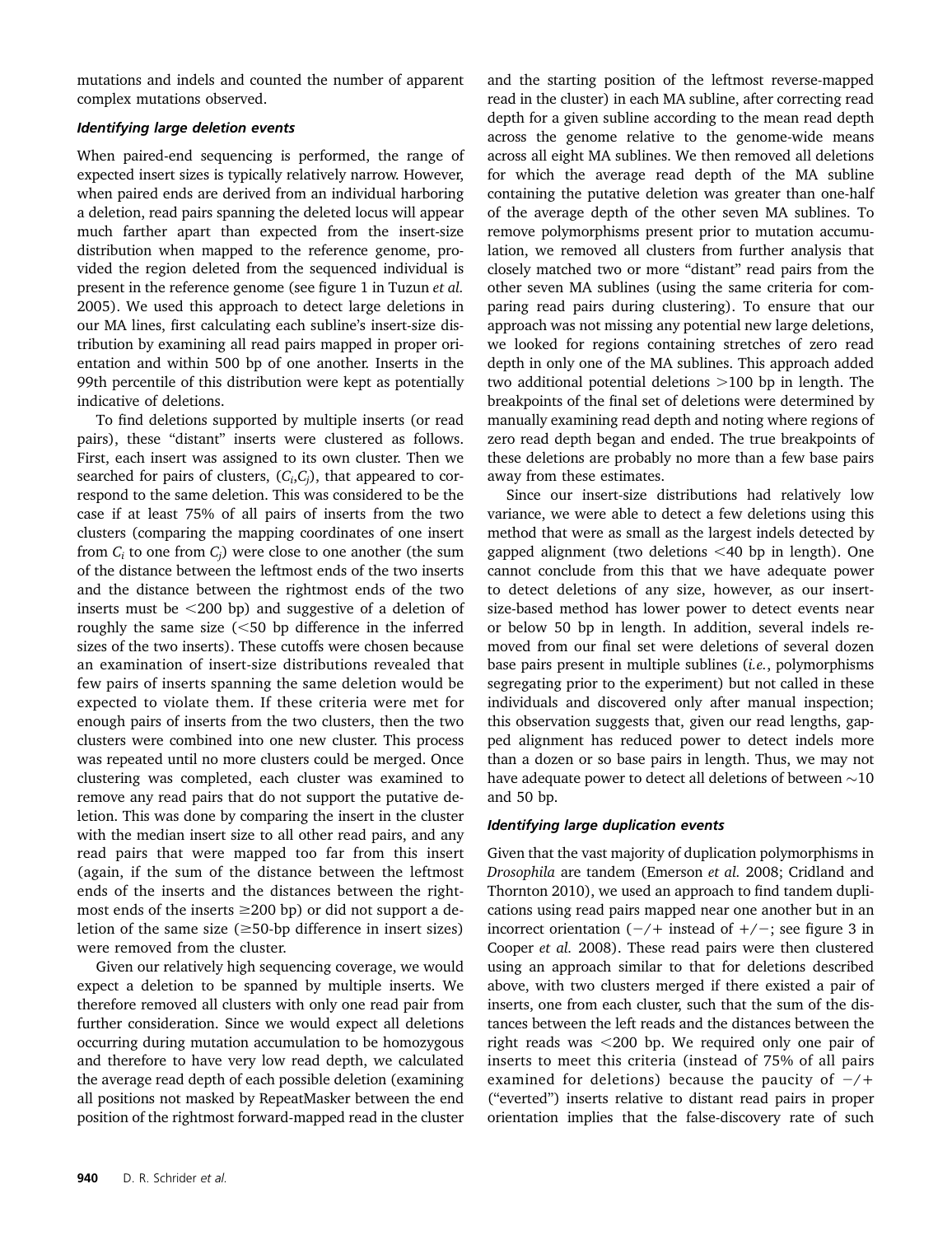inserts is far lower than for distant read pairs and that the need for stringency is therefore reduced. Once clustering was completed, any such cluster of everted read pairs found to closely match a cluster from another MA subline was removed from further consideration to remove polymorphism present prior to MA. Two everted read-pair clusters from different MA sublines were considered to support the same duplication if the sum of the distance between the leftmost read mappings of the two clusters and the distance between the rightmost mappings of these clusters was  $\leq$ 200 bp, and the difference in inferred lengths of the putative duplications (calculated by subtracting the leftmost mapping position of the read-pair cluster from the rightmost position in the cluster) was  $<$ 100 bp.

As a final filtering step for remaining clusters, we examined average read depths along the stretch of sequence spanned by the cluster in each of the MA sublines (as with deletions, ignoring regions masked by RepeatMasker and correcting read depths for a given subline based on its genome-wide average relative to the genome-wide average across all sublines). The ratio of the average read depth within the MA subline containing the putative duplication and the average read depth of all other sublines was taken. If the duplication were truly unique and homozygous, this ratio would be expected to be  $\sim$ 2.0. Therefore, all unique everted clusters for which this ratio was  $<$ 1.5 were removed from the set of potential duplications. The clusters that remained were subjected to PCR validation as described below.

#### PCR validation of large duplications and deletions

PCR validation was performed using DNA extracted from the eight MA sublines in the same manner as described above to confirm or reject 8 putative deletions and 19 putative duplications. To confirm deletions, primers were designed outside of the span of the deletion, facing inward, so that individuals containing the deletion would yield a small band and individuals lacking the deletion would yield a notably larger band. To confirm duplications, we designed outward-facing primers within the duplicated region (following Emerson et al. 2008), which would yield a small band for a tandem duplication and no band if the duplication were absent. Primer pairs were designed by extracting sequence from the appropriate regions of the reference genome and placed in the desired order, and then Primer3 (Rozen and Skaletsky 2000) with the Drosophila mispriming library was used to select optimal primers from this sequence.

We attempted to amplify each putative mutation in both the MA subline believed to possess the mutation and a control subline derived from the same inbred line. Deletions that yielded the same length band for the putative mutant sample and the control sample were rejected, while those that yielded a larger band for the control were considered to be confirmed. Duplications were considered to be confirmed if the mutant MA subline yielded an

 $\sim$ 300-bp band and the control subline yielded no band. For both duplications and deletions, if neither the mutant subline nor the control yielded a band, the experiment was repeated. Duplications failing to yield a band for either sample after two attempts could represent nontandem duplications. However, since such duplications are relatively uncommon in Drosophila (Emerson et al. 2008), and we predicted that these were all tandem based on everted paired-end reads, we rejected these.

## Assessing evidence for mutational bias between X and autosomes

To determine the largest difference in mutation rates between the X chromosome and the autosomes that we could detect given our data, we performed  $\chi^2$  tests assessing the goodness of fit of the total number of single-nucleotide mutations that we observed to null models with varying degrees of bias. The degrees of bias tested ranged from a 0.1% increase or decrease of the mutation rate on the X chromosome to a 100% increase or decrease in mutation rate on the X. The largest mutational bias (either an excess or a deficit) to yield a *P*-value  $>0.05$  was considered to be the largest mutational bias consistent with our data. This approach was also used to determine the largest deficit of mutations occurring within exonic sequence that remained consistent with the observed distribution of single-nucleotide mutations.

# Correction for missed small indels

We observed that the ratio of small indels to singlenucleotide mutations was 0.24 for Haag-Liautard et al. (2007), but only 0.082 in our study. This suggests either that we may have missed some small indels or that previous estimates were erroneously high. In either case, to be conservative when comparing the net number of base pairs added by large duplications and deletions to the net number of base pairs removed by small indels each generation, we assumed that we missed two-thirds of all small indels and corrected for this by multiplying the net number of base pairs removed by such mutations each generation by three.

While this correction is quite crude, we feel it nonetheless yields a useful first approximation to the number of base pairs affected by small indels over the course of our MA experiment, especially given that the length distribution of small indel events reported here appears quite similar to that of Haag-Liautard et al. (2007). This correction is primarily performed to compare the number of base pairs affected by small indels to the number of base pairs affected by large duplications and deletions. Given that even after this correction we find that the net effect of large duplications and deletions adds  $>15$  times as many base pairs as are removed by small indels, it seems quite unlikely that the correction is inaccurate enough to qualitatively change the result of that comparison (see below).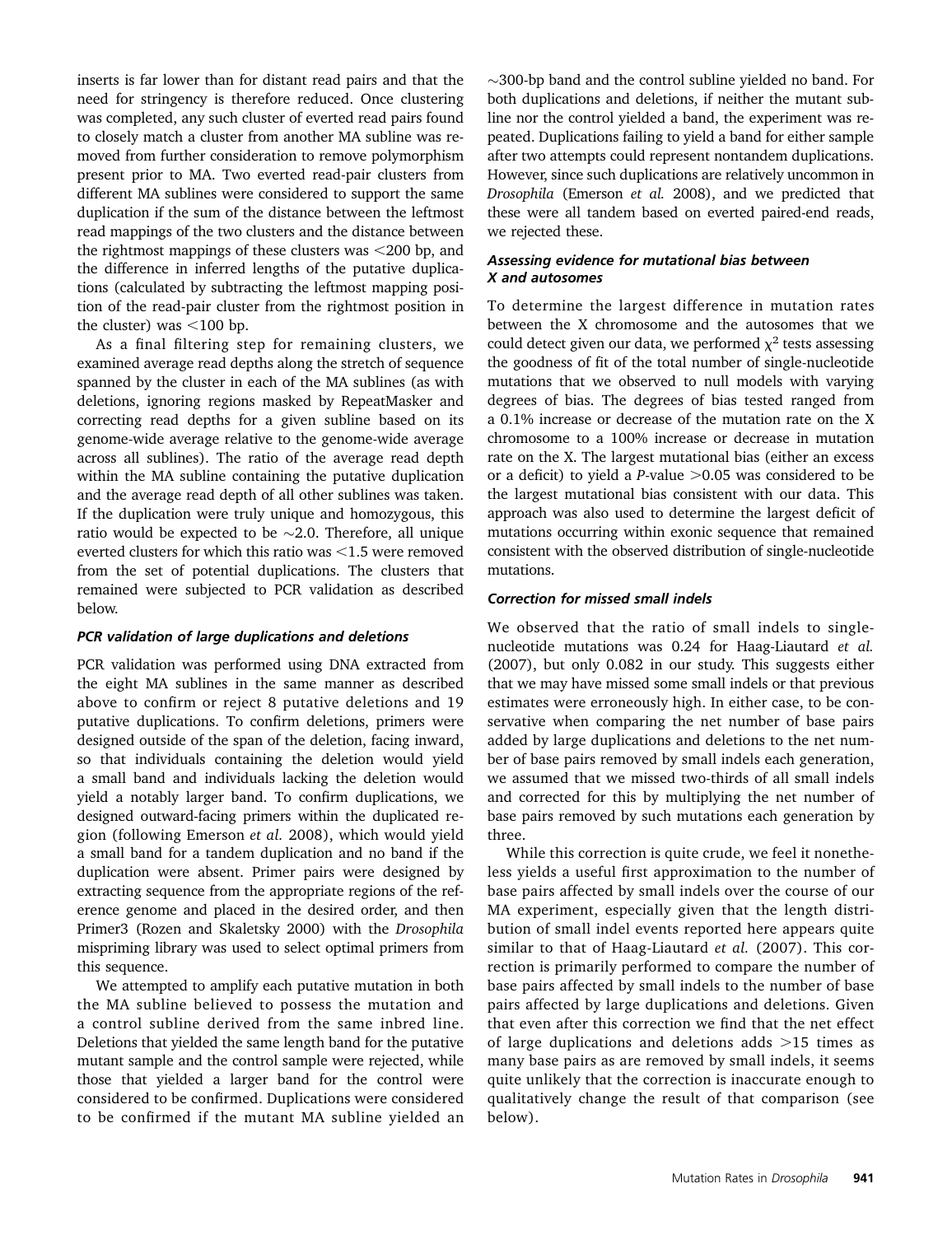#### Testing the significance of the observed excess of duplicated bases

To assess the significance of the observed excess of duplicated base pairs over deleted base pairs during the course of the MA experiment, we simulated sets of duplications and deletions with the numbers of each type of event drawn from a Poisson distribution with a mean equal to the observed number of events of that type. Once the number of each type of event was selected, lengths were randomly selected with replacement from the observed length distributions of the two types of mutations, and the total number of base pairs within each type of mutation was calculated.

# Results and Discussion

## Single-nucleotide mutation and small indel rates

To estimate the mutation rate in D. melanogaster, we sequenced genomic DNA from eight MA sublines descended from two inbred lines, from which 20 Mbp were previously examined by Haag-Liautard et al. (2007). The inbred lines (33 and 39) were derived from a long-term laboratory population, IV, originally collected from Amherst, Massachusetts, in 1975 (Houle and Rowe 2003). Four MA sublines were founded from each of these inbred lines (yielding eight sublines in total), and then each was subjected to 145–149 generations of mutation accumulation (Houle and Nuzhdin 2004). Sequence was obtained using the Illumina Genome Analyzer II. We mapped reads from these sublines to the D. melanogaster reference genome (Adams et al. 2000) and searched for mutations present in only one of the four sublines derived from each inbred line (Materials and Methods). Mutations occurring during mutation accumulation would be expected to meet this criterion, while polymorphism segregating prior to the MA experiment (and differing from the reference genome) would probably be fixed during the inbreeding that preceded MA and would therefore be present in all sublines.

In total, 21.4 Gbp of paired-end sequence summed across all sublines was mapped to the five major chromosome arms, for an average of 22.5× sequencing coverage per subline. Our approach (verified here with PCR and Sanger sequencing) allowed us to accurately detect point mutations, as well as almost all duplications and deletions that occurred during the course of the MA experiment (Materials and Methods). From examining the 96.5% of the major chromosome arms covered by at least five reads in each of the four MA sublines derived from each progenitor (114,966,662 positions in line 33 and 114,955,079 positions in line 39), we estimate that the rate of single-nucleotide mutation averaged over both progenitor lines is  $5.49 \times 10^{-9}$ per site per generation (95% confidence interval (C.I.):  $5.10 \times$  $10^{-9}$  to  $5.90 \times 10^{-9}$ ). This estimate is based on 732 observed single-nucleotide mutations [\(Supporting Information](http://www.genetics.org/lookup/suppl/doi:10.1534/genetics.113.151670/-/DC1/genetics.113.151670-1.pdf), [Table S1\)](http://www.genetics.org/lookup/suppl/doi:10.1534/genetics.113.151670/-/DC1/genetics.113.151670-4.xls). We performed Sanger sequencing to validate 14 of these mutations picked at random and confirmed all of them,

implying that very few of our mutations are false positives due to sequencing error or misalignment and that our rate estimates are accurate. Previous estimates of the per-site mutation rate in selected genomic regions in these same MA lines using denaturing high-performance liquid chromatography rather than high-throughput sequencing (Haag-Liautard et al. 2007) did not differ significantly from those reported here.

In addition to point mutations, we were able to detect small  $(\leq 40$  bp) indels occurring during mutation accumulation (Materials and Methods). The 60 indels that we detect are listed in [Table S2.](http://www.genetics.org/lookup/suppl/doi:10.1534/genetics.113.151670/-/DC1/genetics.113.151670-2.xls) Again, we Sanger-sequenced 26 of these indels, confirming all of them. Consistent with previous results in D. melanogaster (Haag-Liautard et al. 2007), we find that small deletions arise at a significantly higher rate than small insertions ( $P = 1.6 \times 10^{-7}$ ). The approximately fivefold excess of small deletions relative to small insertions is also in agreement with previous studies finding evidence for a deletion bias in dead-on-arrival transposable elements in the D. melanogaster genome (e.g., Petrov et al. 1996).

We do not find any variation in mutation rates among chromosome arms ( $P = 0.269$  for point mutations;  $P =$ 0.106 for indels;  $\chi^2$  tests). There is also no significant difference in mutation rates between the X chromosome and the autosomes (5.09  $\times$  10<sup>-9</sup> on the X *vs*. 5.58  $\times$  10<sup>-9</sup> on the autosomes for single-nucleotide mutations;  $P = 0.367$ ;  $1.82 \times 10^{-10}$  on the X vs.  $2.35 \times 10^{-10}$  on the autosomes for indels;  $P = 0.618$ ; Fisher's exact tests), although we can confidently rule out only an elevation in mutation rate on the  $X > 10.3\%$  or a deficit  $> 24.7\%$  (the limit of our statistical power; Materials and Methods). In addition to our relatively low power, even a relatively large sex bias in mutation rates will result in a more subtle bias when comparing mutation bias between the X and the autosomes. For example, if the mutation rate in males were double the rate in females, then the overall mutation rate on the autosomes would be 1.5-fold greater than the rate measured from females alone, while the overall rate on the X would be 1.33-fold greater than that measured from females alone; this corresponds to a rate difference of only 11.3% between the X and autosomes. In addition, it is likely that the average effect of a deleterious mutation on the X chromosome is slightly magnified in hemizygous males, potentially biasing our recovery of mutations on the X. We therefore cannot rule out sex-specific mutation rates in D. melanogaster (Bachtrog 2008), especially given that our experimental design forced mating at a young age, and the disparity in mutation rates between the sexes could increase with age.

#### Genetic variation in the mutation rate

Because our eight MA lines were derived from two different ancestral lines, we are able to compare mutation rates between these two genetic backgrounds. We estimate that the rate of single-nucleotide mutations in line 33 is  $7.71 \times$  $10^{-9}$  per site per generation (95% C.I.: 7.06  $\times$  10<sup>-9</sup> to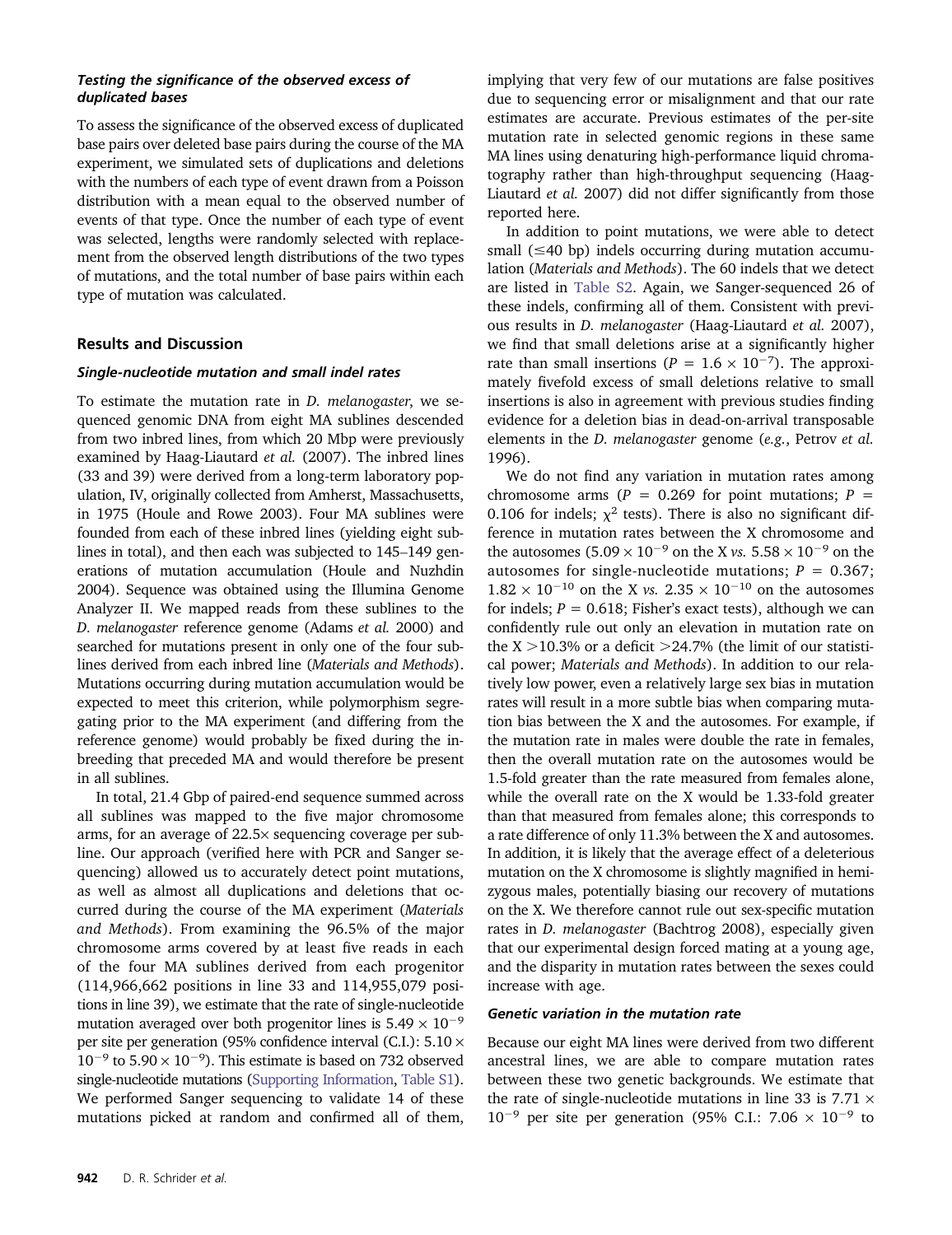$8.40 \times 10^{-9}$ ) and the rate in line 39 is  $3.27 \times 10^{-9}$  (95% C. I.:  $2.85 \times 10^{-9}$  to  $3.73 \times 10^{-9}$ ). A similar trend was observed in a previous study using denaturing high-performance liquid chromatography rather than high-throughput sequencing (Haag-Liautard et al. 2007). However, this previous study detected only 37 mutations and therefore did not have enough power to confirm the significance of the difference in mutation rates between these lines. We now have adequate power to conclude with high confidence that line 33 has a mutation rate at least twice as high as line 39 ( $P =$  $2.71 \times 10^{-4}$ ; goodness-of-fit test based on binomial distribution). Indels also occur at a significantly higher rate in line 33 than in line 39 (4.95  $\times$  10<sup>-10</sup> for deletions and 1.20  $\times$  $10^{-10}$  for insertions in line 33;  $2.55 \times 10^{-10}$  for deletions and  $0.30 \times 10^{-10}$  for insertions in line 39;  $P = 0.0062$ ).

The difference in mutation rate between the two ancestral lines is largely due to  $G:C\rightarrow A:T$  transitions, which occurred over five times as often in line 33 as in line 39; this disparity is highly significant ( $P < 2.2 \times 10^{-16}$ ; Table 1). The difference in the rate of  $G:C\rightarrow A:T$  mutations was also seen in the previous study of these lines that used a different mutation-detection technology (Haag-Liautard et al. 2007). Given that our estimate of the mutation rate for line 39 is also very similar to estimates previously derived from unrelated MA lines (Haag-Liautard et al. 2007; Keightley et al. 2009), it seems likely that one or more alleles conferring an elevated rate of  $G:C\rightarrow A:T$  transitions—and segregating in the base population prior to the MA experiment—are present in line 33 but absent from line 39.

To search for mutations conferring such a change in  $G:C\rightarrow A:T$  transition rates, we examined all differences between line 33 and line 39 likely to affect the function of genes involved in DNA replication and repair. Given that any genetic determinant of the difference in mutation rates between line 33 and line 39 was almost certainly present prior to mutation accumulation, we examined sites exhibiting the same allele in each MA subline from line 33 and an alternative allele in each subline from line 39. In particular, we looked for polymorphisms likely to affect the function of genes that could affect mutation rates. To do this, we examined mutations in genes identified as being important for DNA damage repair (Ravi et al. 2009), particularly those mutations resulting in premature termination codons, frameshifts, and deletions of large portions of coding sequence. While we found many genes having different nonsynonymous alleles in the two inbred lines, we did not find any inactivating mutations in genes known to be involved in processes related to  $G:C\rightarrow A:T$  transitions.

It has recently been suggested that the accumulation of deleterious mutations, as occurs during MA, could increase mutation rates (Sharp and Agrawal 2012). To rule out the possibility that the observed more than twofold difference in mutation rates between the two lines is the result of changes in mutation rates occurring during MA, we compared each subline from line 33 to each subline from line 39. We found that each subline derived from line 33 mutates significantly

Table 1 Six types of point mutations occurring during mutation accumulation

| <b>Mutations</b>        | Line 33 | Line 39 |
|-------------------------|---------|---------|
| $A: T \rightarrow C: G$ | 26      | 20      |
| $C:G \rightarrow G:C$   | 32      | 21      |
| $A: T \rightarrow T:A$  | 49      | 39      |
| $C:G \rightarrow A:T$   | 50      | 39      |
| $A: T \rightarrow G: C$ | 58      | 39      |
| $C:G \rightarrow T:A$   | 299     | 60      |

faster than each MA line derived from line 39 ( $P < 0.05$  for each comparison; Fisher's exact test; [Figure S1\)](http://www.genetics.org/lookup/suppl/doi:10.1534/genetics.113.151670/-/DC1/genetics.113.151670-8.pdf). Thus, while rate changes during MA may upwardly bias rate estimates from each of our sequenced sublines, they do not explain the difference in mutation rates between line 33 and line 39, as it seems unlikely that deleterious mutator alleles having roughly the same effect would have independently arisen in all four sublines from line 33 at a higher rate than in line 39 by chance. Consistent with our interpretation that the difference in mutation rates is not a result of changes during MA, Keightley et al. (2009) did not observe any difference among lines despite sequencing three MA lines undergoing, on average, nearly 120 more generations of MA than ours. Therefore, we infer that a mutator allele (or alleles) resulting in an elevated mutation rate in line 33 must have been present prior to mutation accumulation.

The evolutionary importance of the mutator allele(s) responsible for the difference in mutation rates between lines depends on how typical such variation is. Because our mutation accumulation took place in inbred lines, it is possible that the differences in mutation rate that we observed are atypical of those among genotypes in natural populations; the differences may be caused by a rare recessive allele. We therefore examined low-frequency SNPs from a natural population of D. melanogaster, finding that the spectrum of these SNPs lies in between the spectra of mutations from lines 33 and 39 with respect to  $G:C\rightarrow A:T$ transitions, although the difference between the SNP data and line 39 is not significant. This comparison is shown in Figure 1, which was generated using polarized SNPs from Langley *et al.* (2012) with derived allele frequencies  $< 0.1$ . Because natural selection rarely allows deleterious mutations to reach high derived allele frequencies, low-frequency alleles should represent the class of polymorphisms least biased by natural selection; they therefore should give a more accurate picture of the relative rates of different types of single-nucleotide mutations (Messer 2009). To remove false positives from the polymorphism data, only nonsingleton polymorphisms from Langley et al. (2012) were included in this comparison. Including singletons does not qualitatively affect the results, nor does examining singletons exclusively: the fraction of  $G:C\rightarrow A$ :T transitions in the SNP data remains intermediate between the mutation data from line 33 and line 39. Similarly, we compared our estimates to mutational parameters inferred by Zeng (2010) from synonymous polymorphism data while taking codon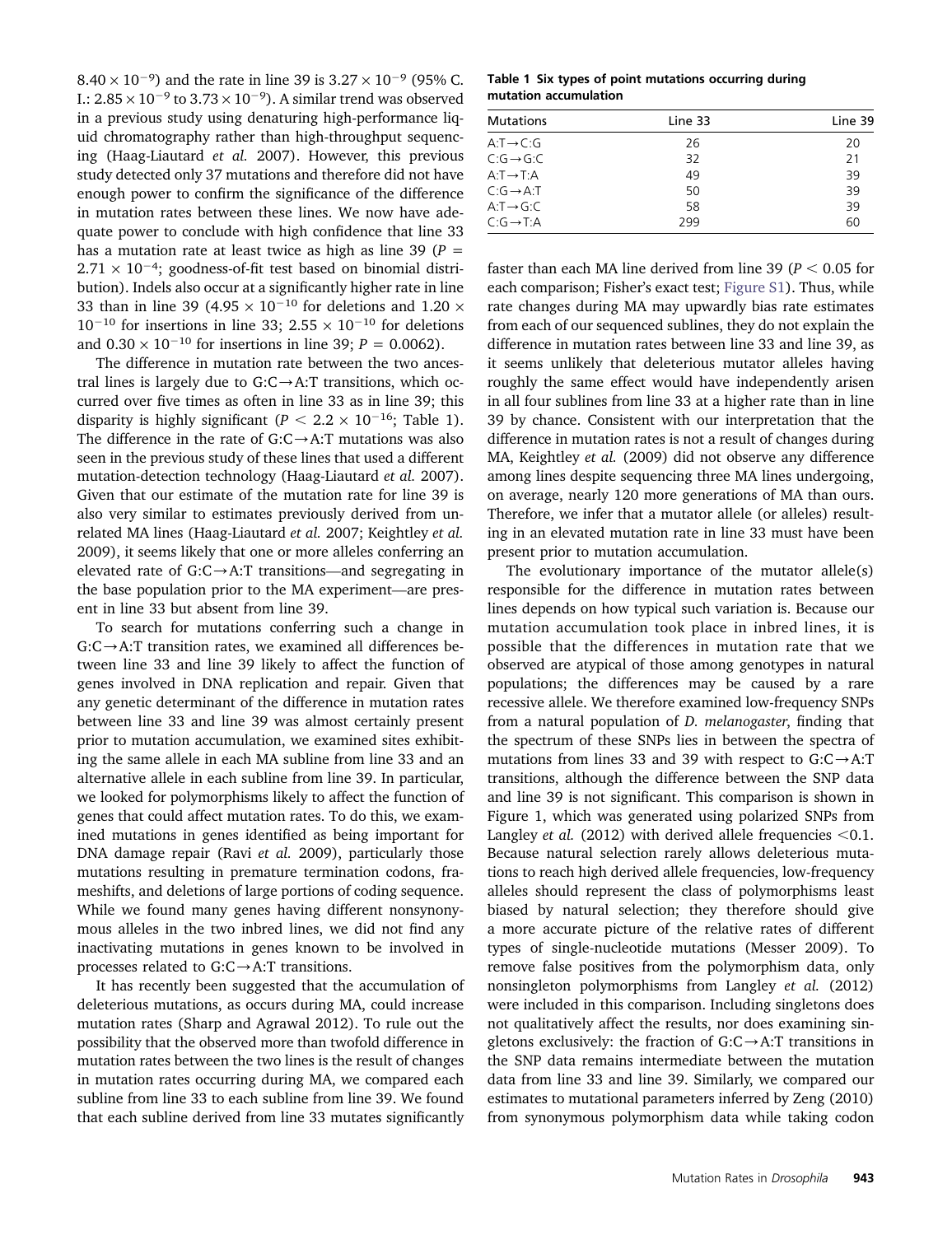

Figure 1 Spectra of point mutations in the two MA lines and low-frequency  $(<0.1)$  single-nucleotide polymorphisms from Langley et al. (2012).

bias into account, finding that rate of  $G:C\rightarrow A:T$  mutations inferred from polymorphism data lie in between those estimated from lines 33 and 39 [36.5% of mutations according to Zeng (2010) vs. 27.5% for line 39 and 58.2% for line 33].

The possibility of genetic polymorphism causing substantial variation in mutation rates among individuals within a population is supported by the observation of different rates of lethal and visible mutations among D. melanogaster lines (Ives 1945), as well as the recent observation by Conrad et al. (2011) of different numbers of mutations occurring in two human parent-offspring trios. Moreover, the striking difference in the rate of  $G:C\rightarrow A:T$  transitions between our lines raises the possibility that the expected genomic GC content (the fraction of base pairs that are Gs or Cs) of a species may be shaped by a distribution of mutation rates and spectra segregating within species. Further studies are necessary to reveal whether such variation in mutation rates is widespread in Drosophila and other eukaryotes.

#### MNM events are common in D. melanogaster

We observed 10 groups of two or three mutations occurring within 50 bp of one another [\(Figure S2\)](http://www.genetics.org/lookup/suppl/doi:10.1534/genetics.113.151670/-/DC1/genetics.113.151670-5.pdf), far more than are expected under the assumption that mutations occur independently of one another ( $P < 1.0 \times 10^{-4}$ ; Materials and Methods). We confirmed each of these groups of mutations using Sanger sequencing, showing that these are true events and not either sequencing errors or mismapped reads from paralogous loci (see below). As shown previously (Averof et al. 2000; Drake 2007; Schrider et al. 2011), this pattern is most likely caused by multinucleotide mutation (MNM) events, in which two or more closely spaced single-nucleotide mutations occur simultaneously. We estimate that these events occur roughly once per haploid genome every 116 generations, averaged across all MA lines. Indeed, we find that 2.79% of single-nucleotide mutations in  $D$ . melanogaster are caused by MNMs, consistent with previous estimates from human polymorphism data and MA experiments from a variety of eukaryotes (Denver et al. 2004, 2009; Lynch et al. 2008; Keightley

et al. 2009; Ossowski et al. 2010; Schrider et al. 2011). These MNMs are listed in [Table S3](http://www.genetics.org/lookup/suppl/doi:10.1534/genetics.113.151670/-/DC1/genetics.113.151670-7.pdf).

In addition, seven indels occurring during mutation accumulation were found near other indels or nucleotide mutation events—another observation that cannot be explained by independent mutations ( $P < 1 \times 10^{-4}$ ). These seven events ([Table S4](http://www.genetics.org/lookup/suppl/doi:10.1534/genetics.113.151670/-/DC1/genetics.113.151670-6.pdf)), each confirmed by Sanger sequencing, are probably the result of so-called "complex mutations," in which a stretch of nucleotides is replaced by a different stretch of seemingly random nucleotides that differs in length, creating the appearance of multiple indels or a combination of indels and nucleotide changes. Complex mutations are also frequently observed as polymorphisms (Levy et al. 2007) and as new mutations arising during MA experiments (Haag-Liautard *et al.* 2007) or human parent-offspring trios (Lynch 2010). As with MNMs, the multiple apparent mutations that compose a complex mutation are probably the result of a single event (Schrider et al. 2011). We estimate that these events occur once per haploid genome every 166 generations on average.

Notably, all MNMs and complex mutations were confirmed by Sanger sequencing. Because the Sanger reads confirming these mutations map uniquely to the reference genome, these mutations are not false positives that were called from the Illumina data due to mismapping of paralogous regions in the reference. Such mismapping could also occur if paralogous sequences absent from the reference were present in these lines (i.e., CNVs). If this were the case, then we would expect roughly twice the expected read depth at these sites. However, read depth at these sites appeared to be relatively normal compared to genome-wide averages, with only one mutation cluster exhibiting more than  $1.5\times$  the mutant line's genome-wide average read depth, and none exhibiting at least twice the genome-wide average. Moreover, if these events were artifacts of mismapping from paralogous sequences rather than mutations occurring during MA, then we would expect to observe them in more than one MA line. However, as with all mutations reported in this study, these MNMs and complex mutations were detected in only one MA line. It therefore appears that none of these MNMs or complex mutations are artifacts of mismapping from paralogs.

Both MNMs and complex mutations in principle have the potential to facilitate complex adaptation (Lynch and Abegg 2010) by allowing multiple mutations that are individually deleterious but beneficial to the organism in concert to occur simultaneously. Our results confirm that MNMs and complex mutations occur at a relatively high rate—a necessary (but not sufficient) condition for these mutations to play an important role in adaptive evolution.

#### Mutation rate estimates for large duplications and deletions

Because we sequenced our MA sublines to high coverage and used paired-end technology, we have the ability to detect deletions and tandem duplications of almost any size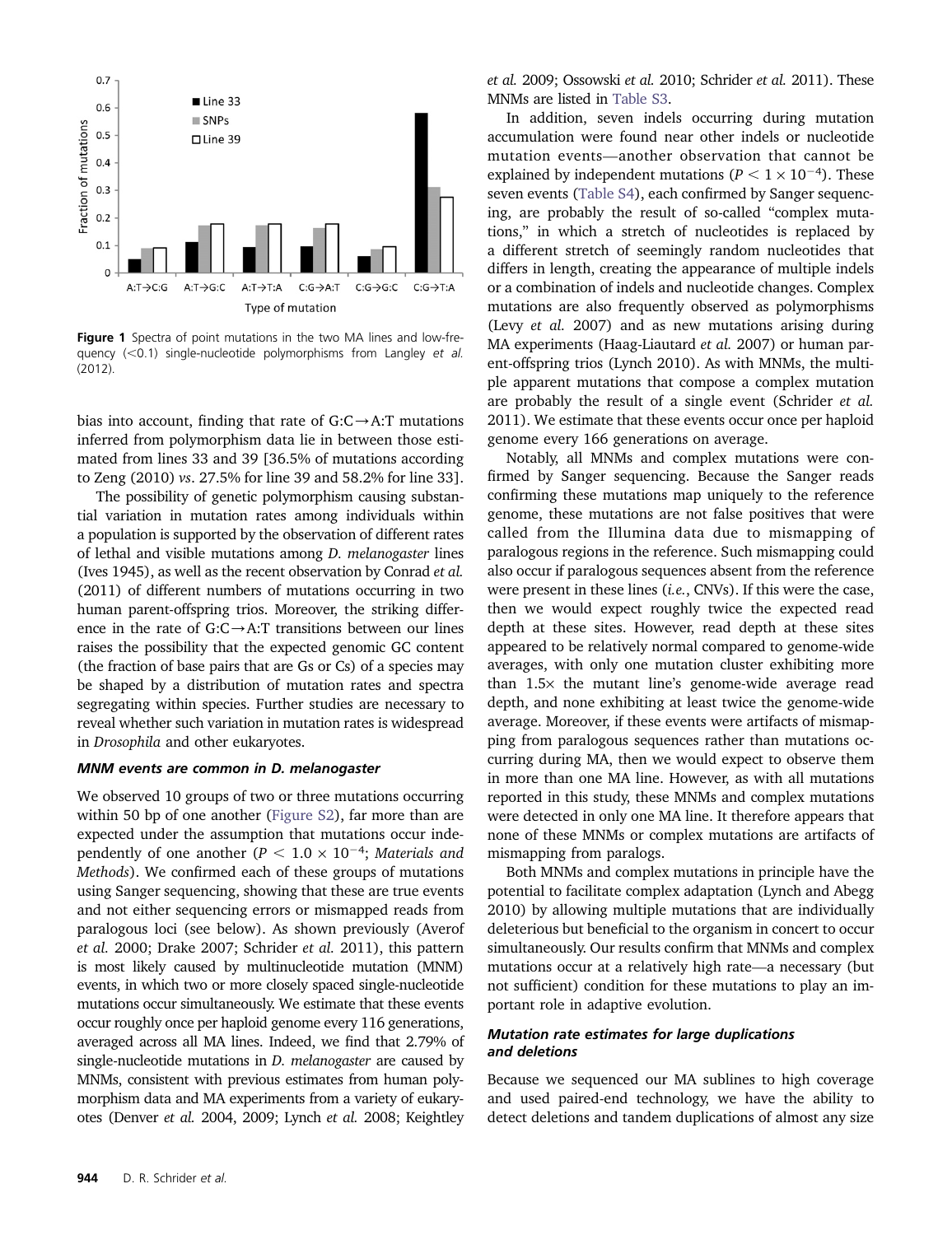Table 2 Duplications occurring during mutation accumulation

| Mutant<br>subline | Chromosome | Duplication start | Duplication end | Duplication<br>length | Genes completely<br>duplicated | Genes partially<br>duplicated |
|-------------------|------------|-------------------|-----------------|-----------------------|--------------------------------|-------------------------------|
| 33-45             | 2L         | 19,885,354        | 19,887,108      | 1755                  |                                | sick                          |
| $33 - 27$         | 3R         | 5,871,296         | 5,874,483       | 3188                  | CG12811, mtTFB2                |                               |
| $33 - 27$         | 3R         | 17,830,172        | 17,834,456      | 4285                  |                                | Eip93F                        |
| $33 - 27$         | X          | 16,714,088        | 16,715,991      | 1904                  |                                | CG4829                        |
| 33-55             | X          | 20,825,924        | 20,826,862      | 939                   |                                |                               |
| 39-51             | 3R         | 23,543,430        | 23,546,747      | 3318                  |                                |                               |
| 39-51             | Χ          | 2,911,681         | 2.915.963       | 4283                  |                                | kirre                         |

with high accuracy; we did not attempt to detect nontandem duplications, as these are relatively rare in Drosophila (Emerson et al. 2008). We found 19 candidate duplications supported by paired-end data with a ratio of read depth of the mutant line to the average read depth of the sublines lacking the putative mutation  $>1.5$  (Materials and Methods); the expectation for this ratio within a duplication is 2.0. We used PCR amplification to determine which of these candidates were true de novo mutations and which were false positives: we confirmed 7 and rejected the remaining 12 after two attempts to amplify the duplication failed (Materials and Methods). Notably, all of the confirmed duplications had read-depth ratios  $>1.7$  and were supported by at least four read pairs. On the other hand, all of the rejected duplications were supported by only a single insert, and only four relatively small candidates  $(<$ 300 bp) had read-depth ratios  $>1.7$ .

Note that for duplications our validation experiments cannot distinguish negative controls lacking the duplication from PCR failures. Thus, our PCR results alone are not sufficient to rule out with certainty the possibility that one or more of the seven duplications in our final set may be false positives. However, the fact that none of these putative duplications were found in the control lines via either PCR or everted read pairs suggests that they are all true new mutations. It is also worth noting that all of the duplications that we confirmed were  $>$ 900 bp in length. We did detect several putative duplications only a few hundred base pairs in length, but these were all rejected by PCR. This is not surprising, given that smaller stretches are more likely to exhibit a read-depth ratio  $>1.5$  by chance. By the same token, a small true duplication could have a read-depth ratio  $\leq 1.5$ by chance. This could imply that we have a "blind spot" for duplications only several hundred base pairs in length. However, there were only a handful of everted read-pair clusters spanning  $<$ 1 Kbp and supported by multiple read pairs, so we may not be greatly underestimating the duplication rate.

Similarly, we found 26 candidate deletions supported by paired-end data and having low read depth. We performed PCR validation on two groups of putative deletions: four potential deletions with approximately zero read depth, and another four that had a read depth that was lower than expected  $(<0.5$  times the nonmutant lines) but substantially greater than zero. All four of the deletions with zero read

depth were confirmed by PCR, while three of the other potential deletions were rejected, although one could not be amplified after two attempts. Given our rejection of the nonzero-depth deletions, and the low likelihood of new deletions exhibiting such read depth (due to the homozygosity of the sublines), we believe it is reasonable to conclude that apparent deletions with non-zero read depth are all false positives. To ensure that we were not missing any deletions, we searched for stretches of the genome  $>100$  bp in length with zero read depth, finding only two of these not already present in our set of candidate deletions. We added these two events to our final set, although removing them does not qualitatively change any of the results presented below. All together, the results of our experimental validation suggest that we can confidently discriminate between true and false positives for both large deletions and duplications and that our final set contains the majority of these events occurring during MA.

Our final data set consists of 22 large deletions (0.019 events per genome per generation) and 7 duplications (0.00603 events per genome per generation). In contrast to the apparently higher rate at which deletions arise during MA, we found that the average duplication length was much longer than that for deletions (2810 bp vs. 409 bp;  $P < 2.2 \times$  $10^{-16}$ ). In fact, more than twice as many base pairs were added to the genome via duplication events during the MA experiment (seven events listed in Table 2 duplicating 19,672 bp in total; 16.96 bp per subline per generation) than were removed by deletion (22 events listed in Table 3 deleting 9000 bp in total; 7.76 bp per subline per generation).

The net loss of nucleotides due to the excess of small deletions over small insertions discussed above is far too small to overcome the net gain of DNA from large duplications and deletions (Figure 2); even after correcting for any small indels that we may have missed (Materials and Methods), we estimate that the net number of base pairs added by large duplications and deletions each generation is over an order of magnitude greater than the net number of base pairs removed by small indels. This finding suggests that the net loss of base pairs exhibited by smaller indels first described by Petrov et al. (1996) and reproduced here—could be reversed when larger duplications and deletions are included. Such an excess of duplicated sequence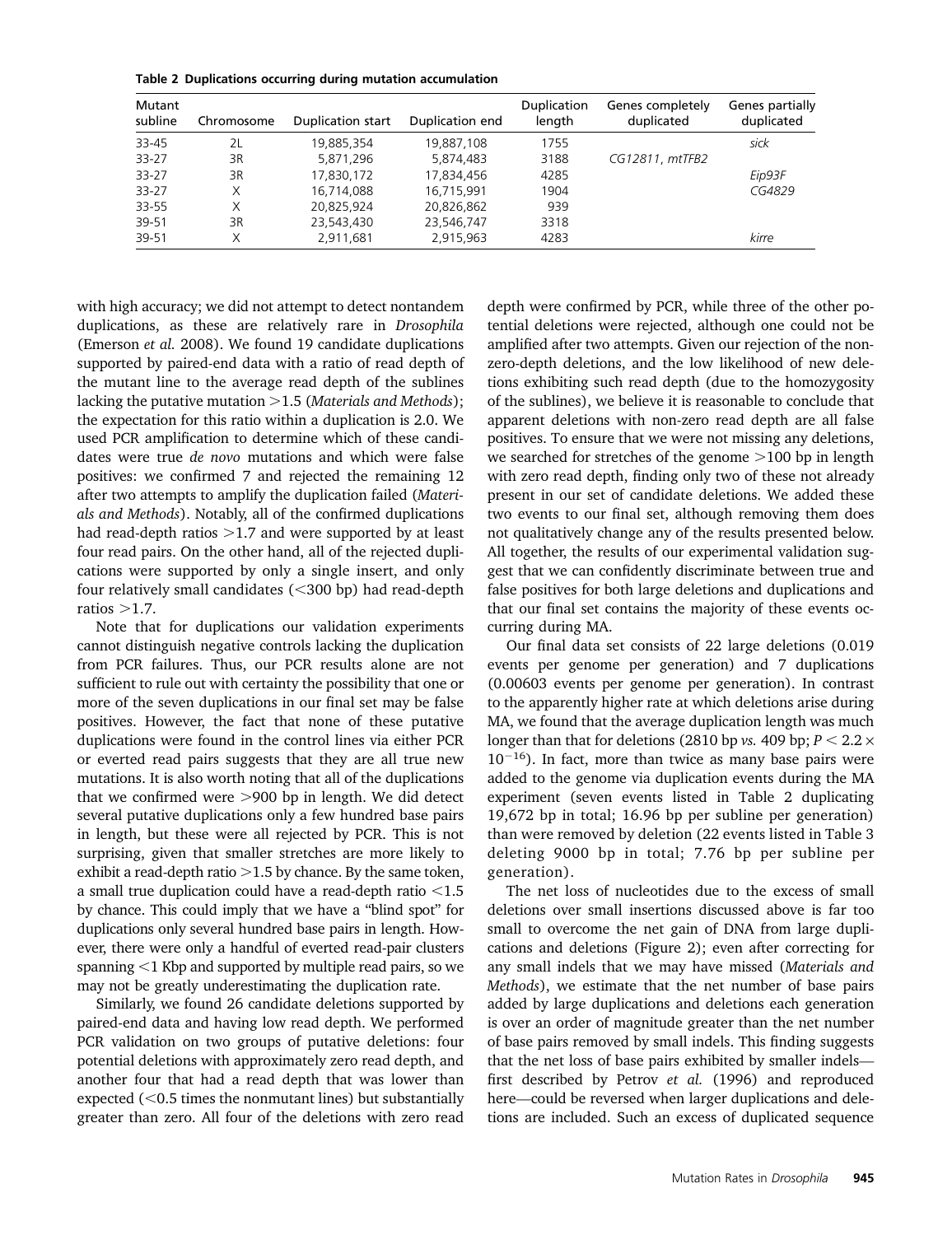|  |  |  |  |  | Table 3 Deletions occurring during mutation accumulation |
|--|--|--|--|--|----------------------------------------------------------|
|--|--|--|--|--|----------------------------------------------------------|

| Mutant subline | Chromosome | Deletion start | Deletion end | Deletion length | Whole genes deleted | Genes partially deleted |
|----------------|------------|----------------|--------------|-----------------|---------------------|-------------------------|
| 33-45          | 2R         | 3,796,256      | 3,796,317    | 62              |                     | CG30377                 |
| 33-45          | 3L         | 3,417,350      | 3,417,631    | 282             |                     | sty                     |
| 33-27          | 3L         | 14,411,558     | 14,411,626   | 69              |                     | bbg                     |
| 33-27          | 3R         | 6,264,619      | 6,265,964    | 1346            |                     |                         |
| 33-27          | 3R         | 6,498,265      | 6,498,580    | 316             |                     |                         |
| 33-55          | 2R         | 7,443,243      | 7,443,616    | 374             |                     |                         |
| 33-55          | 3R         | 4,382,412      | 4,382,479    | 68              |                     |                         |
| 33-55          | 3R         | 24,200,482     | 24,201,119   | 638             |                     |                         |
| $33 - 5$       | 2L         | 11,219,248     | 11,219,776   | 529             |                     | ab                      |
| $33 - 5$       | 2R         | 6,803,669      | 6,803,750    | 82              |                     |                         |
| $33-5$         | 3R         | 7,933,175      | 7,935,816    | 2642            |                     | dpr17                   |
| $33 - 5$       | Χ          | 8,157,581      | 8,157,611    | 31              |                     | CG1632                  |
| $33 - 5$       | X          | 10,746,256     | 10,746,281   | 26              |                     | CG2202                  |
| 39-58          | 3L         | 14,551,937     | 14,551,993   | 57              |                     |                         |
| 39-58          | Χ          | 1,337,087      | 1,337,482    | 396             |                     | futsch                  |
| 39-58          | X          | 3,586,099      | 3,586,393    | 295             |                     | Mnt                     |
| 39-51          | 2L         | 1,767,992      | 1,768,181    | 190             |                     |                         |
| 39-51          | 3L         | 3,591,610      | 3,592,045    | 436             |                     | Eip63E                  |
| 39-51          | 3L         | 4,898,131      | 4,898,234    | 104             |                     | CG13705                 |
| 39-51          | 3L         | 9,500,895      | 9,501,385    | 491             |                     | CG3408                  |
| 39-51          | 3L         | 14,831,422     | 14,831,703   | 282             |                     | CG17839                 |
| 39-18          | 2L         | 2,355,809      | 2,356,092    | 284             |                     | eys, CG9967             |

would have been missed by earlier approaches: by examining the mutations accumulating within dead-on-arrival transposable elements, Petrov et al. (1996) were limited to seeing only mutations that were smaller than the transposable element itself. However, the excess of duplicated base pairs that we observed is based on a relatively small number of events and is not statistically significant ( $P = 0.10$ ; onetailed test described in Materials and Methods); more data are required to confirm this observation. We may also be underestimating the rate of DNA gain per generation as we do not detect new transposable element insertions, and we cannot detect mutations that occur and then subsequently revert to their original state. This could downwardly bias our estimates of the rate of duplications relative to deletions, as the latter have little opportunity for reversion.

As noted above, the fixation probability of new variants is strongly affected by their effects on fitness. While the vast majority of single base-pair mutations can be assumed to have small-to-negligible fitness effects, the same cannot be said for larger duplications and deletions. Consequently, if the fitness consequences of duplications differ from deletions, our estimates could be biased. Thus, an alternative explanation for the apparent difference in rate would be that deletions are more likely to have large deleterious fitness effects than duplications. For example, because mutations that result in sterility in either sex or lethality are not detected in our experiment, our comparison of deletions and duplications will be biased if deletions are more likely to have these effects. While it is estimated that at least 500 genes can cause male sterility in D. melanogaster (Wakimoto et al. 2004), it is not known if deletions are more likely to cause sterility than duplications. On the other hand, it is well known that deletions have more severe viability effects on D. melanogaster than duplications, that larger duplications have stronger effects on viability than smaller duplications, and that homozygous deletions of genes tend to be nonviable (Ashburner et al. 2012). These possible differences must be kept in mind when interpreting our results because new mutations are maintained in the homozygous state, so even recessive mutations with large harmful effects will be missed.

Recent mutation rate estimates in humans (Itsara et al. 2010), S. cerevisiae (Lynch et al. 2008), and C. elegans (Lipinski et al. 2011) all show an excess of duplicated relative to deleted base pairs. CNVs with allele frequencies  $<$  0.1 from a natural population of D. melanogaster from Raleigh, North Carolina, also reveal a similar 2:1 excess of duplicated sequence (Langley et al. 2012). Similar to our examination of low-frequency SNPs above, these low-frequency CNV data should more closely mirror patterns of spontaneous mutation. These data include 1305 duplications and 2067 deletions, such that the relatively smaller number but greater length of individual duplicated sequences match the result of our MA experiment. A similar pattern is observed when all CNVs from Langley et al. (2012) are included, again with twice as many base pairs encompassed by duplications as deletions. These CNV data therefore suggest that the *D. melanogaster* genome is expanding, regardless of biases in the MA experiment. It is of course also possible that small deletions have a disproportionate effect on fixed differences between species, such that there is no net growth. This cannot be resolved by comparing the size of the assembled D. melanogaster genome to that of Drosophila simulans (Hu et al. 2013), as there are several reasons why the D. melanogaster estimate could be inflated relative to D. simulans—especially the inclusion of heterochromatic regions in the former. Furthermore, even similar euchromatic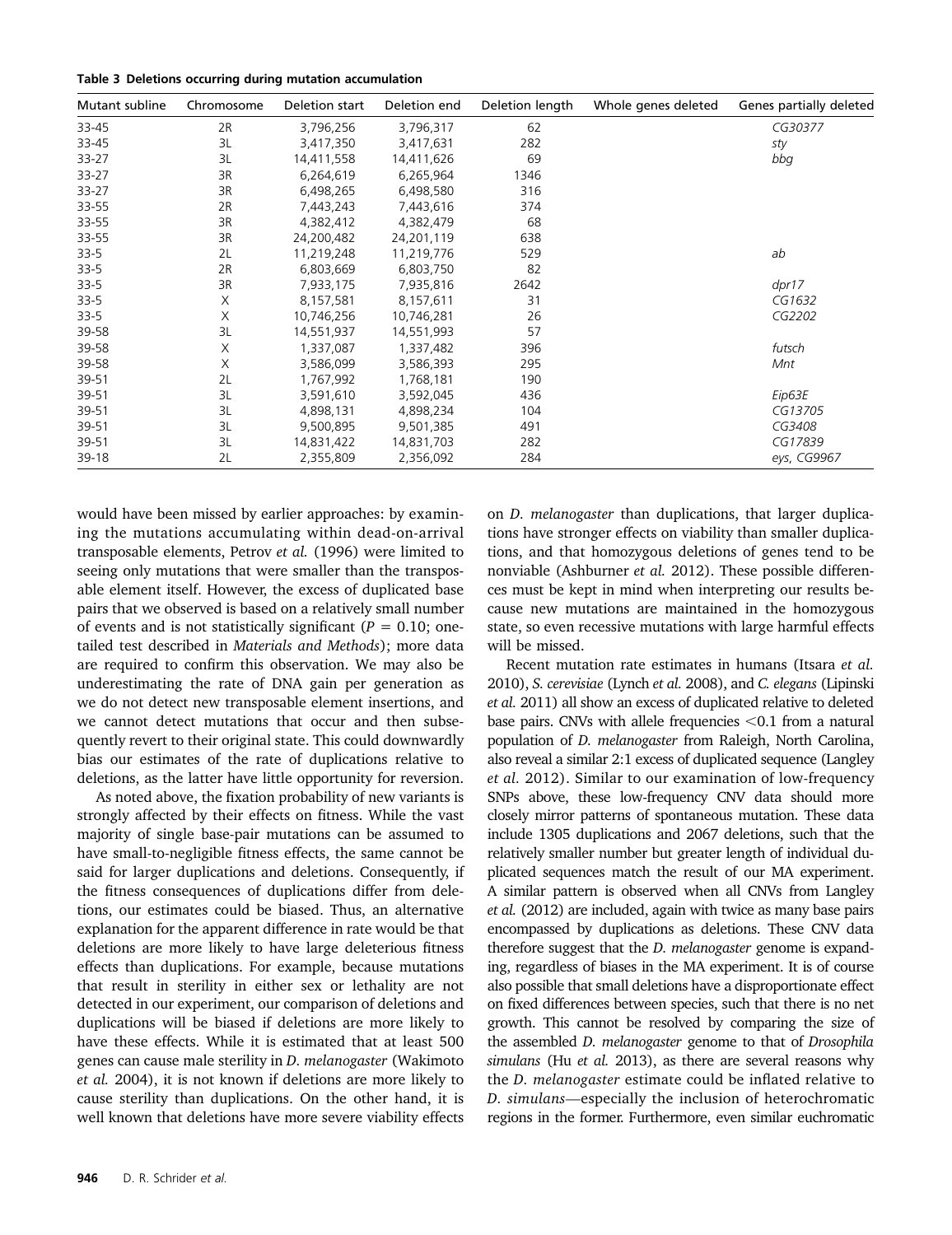

Figure 2 The total number of bases added or removed over the entire course of the MA experiment by indels, large duplications, and large deletions.

genome sizes would not be informative if both species were experiencing similar mutational and selective pressures affecting genome-size evolution; there is currently no evidence for or against this possibility. Considering all lines of evidence, it is not clear whether our observed 2:1 excess of duplicated bases is due to the small number of events detected, a result of stronger purifying selection against deletions, or an indication of true mutational patterns in Drosophila.

Large duplications and deletions containing coding sequence or entire genes occur quite frequently in the MA data  $(9.37 \times 10^{-7}$  partially deleted genes/gene/generation; 3.75  $\times$  $10^{-7}$  partially duplicated genes/gene/generation; 1.25  $\times$  $10^{-7}$  new whole-gene duplicates/gene/generation). We compared these results to those from two previous studies that were able to estimate the rates of gene duplications and deletions with low-resolution array-based techniques, one in C. elegans (Lipinski et al. 2011) and one in S. cerevisiae (Lynch et al. 2008). Our estimates of these rates in Drosophila are somewhat higher than those observed in C. elegans (2.2  $\times$  $10^{-7}$  partially deleted genes/gene/generation;  $3.4 \times 10^{-7}$ partially duplicated genes/gene/generation, according to Lipinski et al. 2011), but lower than the rates estimated in S. cerevisiae  $(3.4 \times 10^{-6}$  duplicated genes/gene/generation;  $2.1 \times 10^{-6}$  deleted genes/gene/generation, according to Lynch et al. 2008). In all three data sets, however, the rate at which new genic copy-number mutations arise is quite high, with approximately one whole-gene duplicate arising per haploid genome every 50–500 generations.

#### Estimating the fraction of new mutations that are deleterious

We compared the locations of point mutations occurring during mutation accumulation to the locations of SNPs segregating in the North American D. melanogaster population (Langley et al. 2012). We used synonymous polymorphisms as the baseline against which other categories are compared. The evidence for weak selection on synonyomous

sites in D. melanogaster suggests that our estimates of selection on single-nucleotide mutations in other categories, selection against large duplications and deletions and of U, the genome-wide rate of deleterious mutation, shown below are biased downward (Zeng and Charlesworth 2010). We also assume that the mutations that we recovered during MA are not biased substantially by purifying selection (which generally appears to be the case; see Appendix). We calculated the expected number of SNPs within introns, intergenic regions, UTRs, and at nonsynonymous sites using the total number of mutations observed in each of these four categories, and the ratio of the number of mutations to the number of polymorphisms found at synonymous sites; in the absence of natural selection, the ratio of the number of mutations to the number of polymorphisms for synonymous sites should equal that for any other category. This approach is similar to comparisons of nucleotide diversity  $(\pi)$  at silent sites to  $\pi$  in other categories, but does not require the assumption of identical mutation rates across categories.

Previous estimates of the fraction of mutations that are deleterious from MA sequence data were based on comparisons with divergence data (e.g., Denver et al. 2004; Haag-Liautard et al. 2007) rather than polymorphism data. We utilized polymorphism data as described above because a substantial fraction of nucleotide differences among Drosophila species is fixed by positive selection (Langley et al. 2012), and as a result levels of divergence are inflated relative to polymorphism. This can be corrected if the fraction of substitutions driven by positive selection is known, but to our knowledge this fraction has not been estimated for all noncoding regions of the genome. Therefore, comparing mutation data to divergence to infer the rate of deleterious mutation could in principle be more error prone than comparing mutation data to polymorphism. Furthermore, by comparing mutation data to polymorphism in various sequence categories as described above, we are able to use copy-number variation data to infer the fraction of large deletions and duplications that are deleterious. Without a comprehensive catalog of fixed duplications and deletions among Drosophila species, this estimate cannot be obtained from divergence data. An approach using polymorphism could be extended to infer the strength of selection for other cases where polymorphism data exist but divergence data are difficult to obtain, either due to inherent difficulties in calculating the divergence level for a particular class of mutation (e.g., CNVs, transposable elements) or because an MA experiment is performed in a species with no close relatives having a high-quality genome assembly.

To estimate U, we first calculated the percentage of new mutations that are purged by purifying selection. We did this by comparing mutation data to polymorphism data for single-nucleotide changes that are nonsynonymous, synonymous, or within UTRs, introns, or intergenic regions according to version 32 of the FlyBase gene annotation (McQuilton et al. 2012). The polymorphism data used for this comparison was the set of all Q20 SNPs in each of these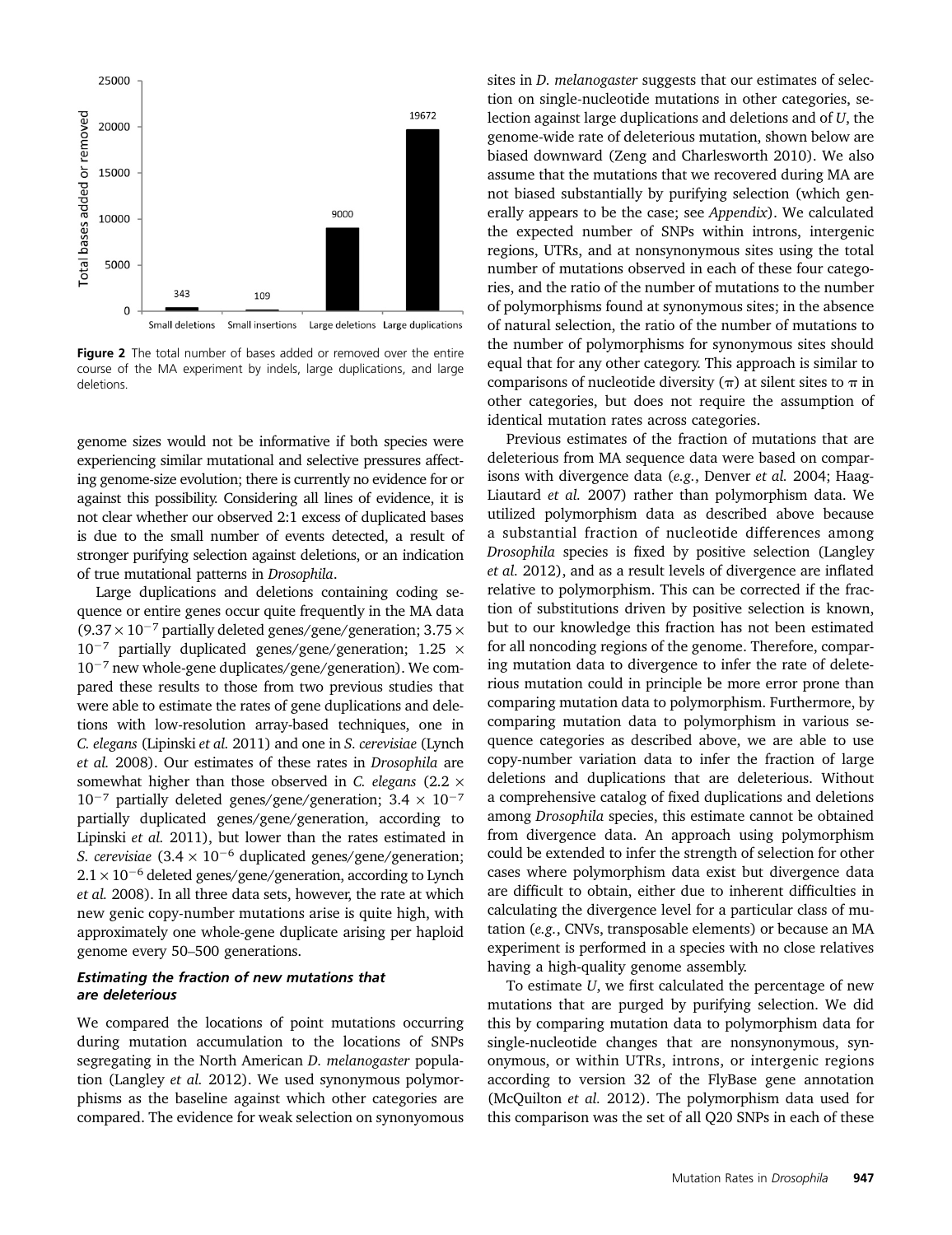sequence categories found in 37 Raleigh genomes sequenced for the Drosophila Population Genomics Project (Langley et al. 2012) and having a minor allele frequency  $\geq$  0.15. This allelefrequency cutoff removes the majority of deleterious SNPs (Charlesworth and Eyre-Walker 2008), the presence of which would downwardly bias our estimate of the fraction of new mutations removed by purifying selection. We then compared the ratio of synonymous polymorphisms in the Drosophila Population Genomics Project data to synonymous mutations in the MA data to the ratios for the other categories of mutation. This ratio is lower in all other categories, implying that new nonsynonymous mutations and mutations in UTRs, introns, and intergenic regions are more deleterious than synonymous mutations on average. This also implies that the ratio of synonymous polymorphisms to mutations can be multiplied by the number of mutations in other categories to get the expected number of polymorphisms and that this expectation can be compared to the number of observed polymorphisms to determine the fraction of new mutations that are removed by purifying selection. To estimate U, this fraction is multiplied by the mutation rate and the number of euchromatic base pairs in the genome (119,029,689). Our estimate of  $U$  is the expected number of mutations occurring in a diploid genome each generation that purifying selection will not allow to reach a minor allele frequency  $\geq$  0.15. This estimate includes all mutations that natural selection will purge from the population before they are able to fix.

We also used the ratio of synonymous SNPs to synonymous mutations to predict the expected number of duplication and deletion polymorphisms and again compared this expectation to observed numbers of polymorphisms (CNVs with minor allele frequency  $\geq 0.15$ ) from Langley *et al.* (2012). This method was used in the same manner described above to estimate the fraction of copy-number mutations removed by purifying selection. Similarly, we compared the expected number of base pairs differing in copy number in the absence of selection to the observed number of base pairs within CNVs and used this number to predict reduction in the rate of addition and subtraction of base pairs in the D. melanogaster genome by duplication and deletion caused by purifying selection, respectively. This approach was used to determine the predicted net growth rate of the genome caused by mutations allowed to reach appreciable frequencies in natural populations. One limitation of this approach is that it does not take positive selection into account. This method also does not explicitly account for the recent bottleneck experienced by North American D. melanogaster. However, this nonequilibrium demographic history will only downwardly bias our estimate of  $U$  to the extent that it results in deleterious polymorphisms with minor allele frequency  $\geq 0.15$ .

As shown in Figure 3, we find a large deficit of nonsynonymous polymorphisms and polymorphisms within UTRs, introns, and intergenic regions relative to expectations if all mutations were neutral (1,230,302 observed polymorphisms vs. 2,588,433 expected;  $P < 2.2 \times 10^{-16}$ ). This deficit



Figure 3 Expected and observed numbers of single-nucleotide polymorphisms and base pairs lying within CNVs. The solid bars show the amount of polymorphism observed within each category [polymorphisms with observed minor allele frequency  $\geq$  0.15 from Langley et al. (2012)], and the dashed-border bars show the expectation inferred from observed mutations and synonymous SNPs. The difference between the two bars reveals the fraction of mutations that are eliminated by purifying selection. The numbers of expected and observed nonsynonymous SNPs and SNPs within UTRs, introns, and intergenic regions are shown, as are the expected and observed numbers of base pairs varying in copy number (which have been rescaled by dividing by 100 for comparison with SNPs). The estimated fraction of new mutations removed by purifying selection in each category is shown within the dashed portions of the bars.

represents the 52.5% of mutations that are removed by purifying selection before they can reach moderate frequencies within natural populations and translates to a deleterious mutation rate of  $U = 0.69$  mutations per diploid genome per generation. Like previous estimates of U from sequence data, ours is probably an underestimate, due to the omission of all mutations in heterochromatic regions of the genome and the inability to account for slightly deleterious but effectively neutral mutations ( $s < 1/2N$ ). Our method is also downwardly biased by the omission of indels (for which polymorphism data were not available) and selection against synonymous polymorphisms as stated above, although selection against such polymorphisms is weak in D. melanogaster (Akashi 1995). However, it is important to note that, unlike previous estimates of U from sequence data, our estimate is directly inferred from the proportion of mutations prevented from becoming polymorphic, rather than an indirect estimate based on divergence (e.g., Denver et al. 2004; Haag-Liautard et al. 2007), which is likely more affected by positive selection than polymorphism. Our estimate of  $U$  is lower than that of Haag-Liautard *et al.* (2007), who estimate that  $U = 1.2$  (95%) C.I.: 0.51–2.28). This difference is not significant, as the Haag-Liautard estimate was derived from a much smaller number of mutations and therefore has a very wide confidence interval; in addition, this previous estimate includes indels, while our estimate does not. After removing indels from the Haag-Liautard et al. (2007) data, their estimate of U becomes 0.80 (95% C.I.: 0.29–3.19), which is much more similar to ours ( $U = 0.69$ ; 95% C.I.: 0.64–0.74). Finally, our estimate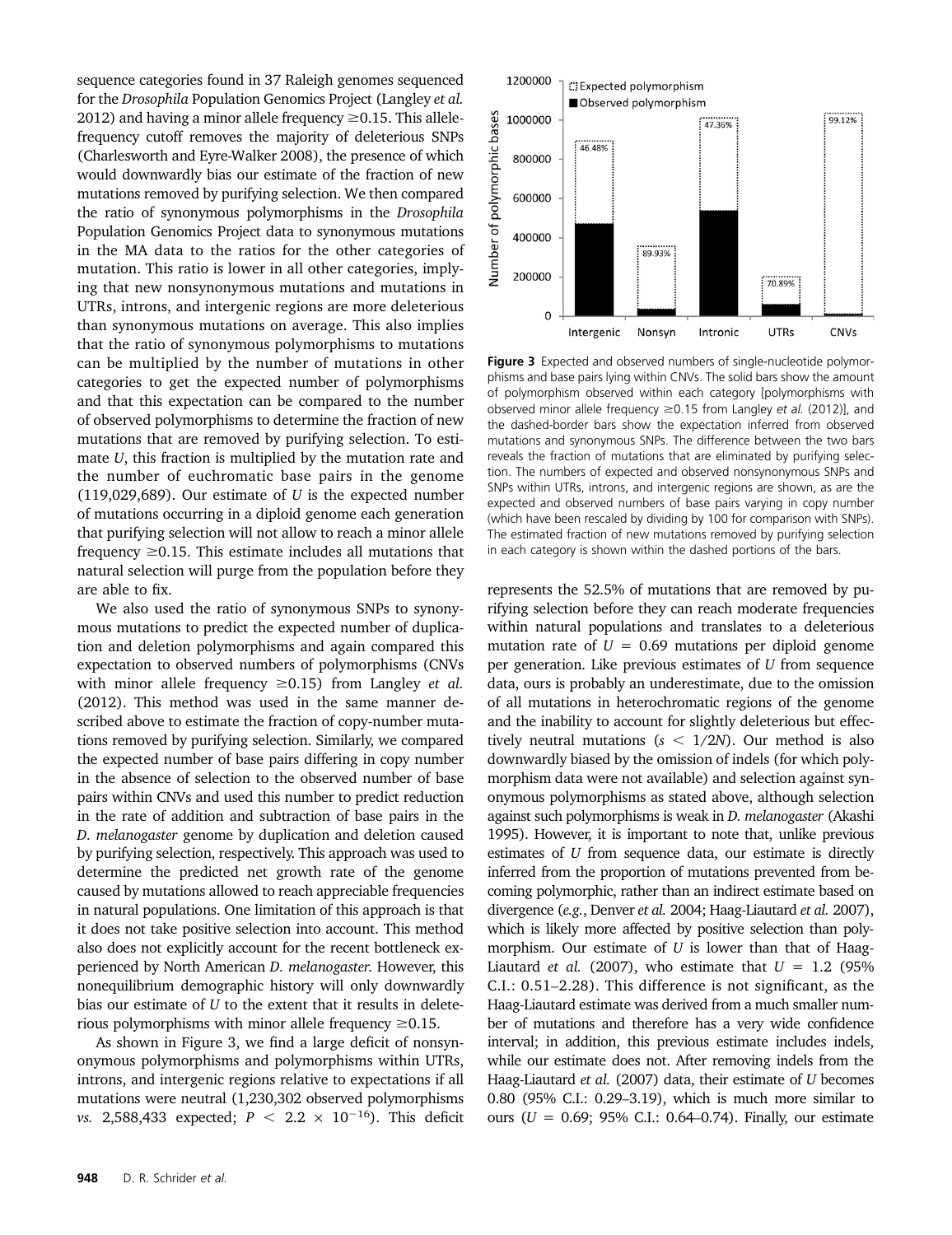of the fraction of single-nucleotide mutations that are deleterious is 52.5%, while Haag-Liautard et al. (2007) gave 58% as their estimate. Our estimate may be downwardly biased because of selection against synonymous mutations as discussed above and also because the rate of synonymous mutation is elevated in line 33 due to the excess of  $G:C\rightarrow A:T$  mutations in this line; transitions are more often synonymous than are transversions. However, given that our estimate of the fraction of deleterious mutations does not differ greatly from that of Haag-Liautard et al. (2007), we feel that our polymorphism-based approach is a valid one.

We estimate that 98.8% of duplications and 99.2% of deletions in D. melanogaster are removed by purifying selection (Figure 3). The fractions of duplications and deletions that are deleterious are remarkably high in comparison to other types of mutations. For example, while the vast majority (90%) of nonsynonymous mutations are deleterious, we infer that they are 10 times less likely to be eliminated by purifying selection than duplications or deletions. Duplications and deletions could be deleterious because they affect gene-expression levels or remove or disrupt functional sequence (e.g., tandem duplications occurring within genes; Emerson et al. 2008). Our results suggest that mutations resulting in large duplications and deletions are relatively frequent and that many of these events affect genes. While this mutational input of gene copy-number polymorphisms has likely been extremely important for adaptation in Drosophila (Hahn et al. 2007), our results imply that most of these mutations are quickly eliminated by purifying selection. In addition, the lower allele frequencies and deficit of genic relative to intergenic copy-number polymorphisms (Langley et al. 2012) suggests that this selection is especially strong against genic duplications and deletions. In other words, while many adaptive gene gains and even gene losses may arise over evolutionary time scales, the fate of the vast majority of new gene CNVs is elimination.

#### **Conclusions**

The results of our examination of both small- and largescale mutations in the euchromatic regions of the D. melanogaster genome have several important implications for evolution. First, we have shown that mutation rates can vary substantially among inbred genotypes in D. melanogaster. Second, we find evidence supporting previous claims that the appearance of multiple single-nucleotide mutations and/or indels in close proximity to one another can often be explained by a single mutation event (Averof et al. 2000; Drake 2007; Schrider et al. 2011). Third, we present estimates of the rates at which large duplications and deletions occur in highly inbred (homozygous) D. melanogaster lines, showing that the number of base pairs added and removed by duplication and deletion events is over an order of magnitude greater than the number of nucleotides affected by point mutations

and small indels. Contrary to previous results examining only small indels, we find evidence suggesting that mutational forces alone may result in net expansion rather than contraction of the Drosophila genome, although this result does not achieve statistical significance. Future studies with more statistical power are required to confirm these results and determine whether they hold for natural outbred populations as well. We also find that 99% of large duplications and deletions are deleterious, making these mutations  $\sim$ 10 times more likely to be purged by natural selection than nonsynonymous mutations. This rampant purifying selection would radically reduce any impact of de novo duplication and deletion rates on genome-size changes relative to that expected from mutational pressure alone. Given the expanding number of CNVs implicated in genomic disorders in humans, it seems plausible that our finding of widespread purifying selection against these mutations could hold for a wide range of eukaryotes. Indeed, even many duplications and deletions that are allowed to reach appreciable frequencies are subject to purifying selection (Emerson et al. 2008; Conrad et al. 2010; Langley et al. 2012), with stronger selection against larger variants (Langley et al. 2012). As noted throughout the text, there are multiple possible biases that could affect our mutation rate estimates, including selection during MA, the effect of homozygosity on mutation rate, read-mapping biases, repetitive elements, and residual heterozygosity. We address each of these in the Appendix.

Our study illustrates how mutation-accumulation studies combined with polymorphism data can reveal the fraction of new mutations that are deleterious as well as the rates at which these mutations arise. Future studies accurately measuring the rates of additional types of events (e.g., transposable element insertion, gene duplication via retrotransposition, gene conversion, and inversions) and comparing these patterns to polymorphism data will therefore not only facilitate estimates of the rate of change in genome content, size, and structure, but also will reveal the selective forces acting on these mutations that are invisible to studies of polymorphism and divergence alone.

# Acknowledgments

We thank Kristi Montooth and members of her lab for assistance and Kevin Cook for pointing us to relevant literature. D.R.S. is supported by the Indiana University Genetics, Molecular and Cellular Sciences Training Grant T32-GM007757. D.H. is supported by the National Sciences and Engineering Research Council and by National Science Foundation (NSF) grant DEB-0950002. M.L. is supported by National Institutes of Health grant R01GM036827. M.W.H. is supported by NSF grant DBI-0845494 and by a fellowship from the Alfred P. Sloan Foundation.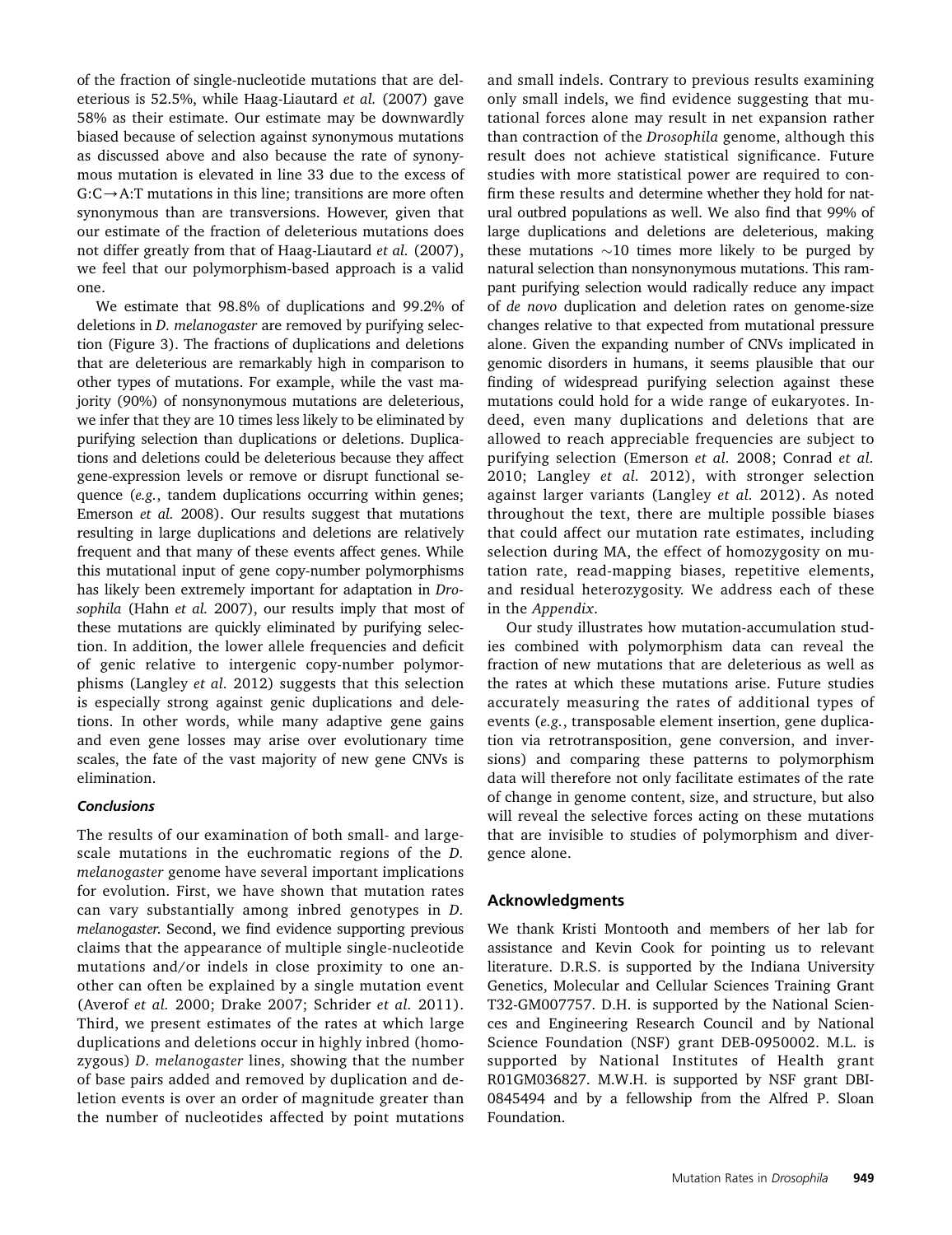#### Literature Cited

- Adams, M. D., S. E. Celniker, R. A. Holt, C. A. Evans, J. D. Gocayne et al., 2000 The genome sequence of Drosophila melanogaster. Science 287: 2185–2195.
- Akashi, H., 1995 Inferring weak selection from patterns of polymorphism and divergence at silent sites in Drosophila DNA. Genetics 139: 1067–1076.
- Albers, C. A., G. Lunter, D. G. MacArthur, G. McVean, W. H. Ouwehand et al., 2011 Dindel: accurate indel calls from short-read data. Genome Res. 21: 961–973.
- Ashburner, M., K. G. Golic, and R. S. Hawley, 2012 Drosophila: A Laboratory Handbook. Cold Spring Harbor Laboratory Press, Cold Spring Harbor, New York
- Averof, M., A. Rokas, K. H. Wolfe, and P. M. Sharp, 2000 Evidence for a high frequency of simultaneous double-nucleotide substitutions. Science 287: 1283–1286.
- Bachtrog, D., 2008 Evidence for male-driven evolution in Drosophila. Mol. Biol. Evol. 25: 617–619.
- Bentley, D. R., S. Balasubramanian, H. P. Swerdlow, G. P. Smith, J. Milton et al., 2008 Accurate whole human genome sequencing using reversible terminator chemistry. Nature 456: 53–59.
- Charlesworth, J., and A. Eyre-Walker, 2008 The McDonald-Kreitman test and slightly deleterious mutations. Mol. Biol. Evol. 25: 1007–1015.
- Chen, S., Y. E. Zhang, and M. Long, 2010 New genes in Drosophila quickly become essential. Science 330: 1682–1685.
- Conrad, D. F., D. Pinto, R. Redon, L. Feuk, O. Gokcumen et al., 2010 Origins and functional impact of copy number variation in the human genome. Nature 464: 704–712.
- Conrad, D. F., J. E. M. Keebler, M. A. DePristo, S. J. Lindsay, Y. Zhang et al., 2011 Variation in genome-wide mutation rates within and between human families. Nat. Genet. 43: 712–714.
- Cooper, G. M., T. Zerr, J. M. Kidd, E. E. Eichler, and D. A. Nickerson, 2008 Systematic assessment of copy number variant detection via genome-wide SNP genotyping. Nat. Genet. 40: 1199–1203.
- Cridland, J. M., and K. R. Thornton, 2010 Validation of rearrangement break points identified by paired-end sequencing in natural populations of Drosophila melanogaster. Genome Biol. Evol. 2: 83–101.
- Demuth, J. P., T. De Bie, J. E. Stajich, N. Cristianini, and M. W. Hahn, 2006 The evolution of mammalian gene families. PLoS ONE 1: e85.
- Denver, D. R., K. Morris, M. Lynch, and W. K. Thomas, 2004 High mutation rate and predominance of insertions in the Caenorhabditis elegans nuclear genome. Nature 430: 679–682.
- Denver, D. R., P. C. Dolan, L. J. Wilhelm, W. Sung, J. I. Lucas-Lledo et al., 2009 A genome-wide view of Caenorhabditis elegans base-substitution mutation processes. Proc. Natl. Acad. Sci. USA 106: 16310–16314.
- Denver, D. R., L. J. Wilhelm, D. K. Howe, K. Gafner, P. C. Dolan et al., 2012 Variation in base-substitution mutation in experimental and natural lineages of Caenorhabditis nematodes. Genome Biol. Evol. 4: 513–522.
- Drake, J. W., 2007 Too many mutants with multiple mutations. Crit. Rev. Biochem. Mol. Biol. 42: 247–258.
- Emerson, J. J., M. Cardoso-Moreira, J. O. Borevitz, and M. Long, 2008 Natural selection shapes genome-wide patterns of copynumber polymorphism in Drosophila melanogaster. Science 320: 1629–1631.
- Girirajan, S., C. D. Campbell, and E. E. Eichler, 2011 Human copy number variation and complex genetic disease. Annu. Rev. Genet. 45: 203–226.
- Haag-Liautard, C., M. Dorris, X. Maside, S. Macaskill, D. L. Halligan et al., 2007 Direct estimation of per nucleotide and genomic deleterious mutation rates in Drosophila. Nature 445: 82–85.
- Hahn, M. W., M. V. Han, and S. G. Han, 2007 Gene family evolution across 12 Drosophila genomes. PLoS Genet. 3: e197.
- Halligan, D. L., and P. D. Keightley, 2009 Spontaneous mutation accumulation studies in evolutionary genetics. Annu. Rev. Ecol. Evol. Syst. 40: 151–172.
- Houle, D., and L. Rowe, 2003 Natural selection in a bottle. Am. Nat. 161: 50–67.
- Houle, D., and S. V. Nuzhdin, 2004 Mutation accumulation and the effect of copia insertions in Drosophila melanogaster. Genet. Res. 83: 7–18.
- Hu, T. T., M. B. Eisen, K. R. Thornton, and P. Andolfatto, 2013 A second-generation assembly of the Drosophila simulans genome provides new insights into patterns of lineage-specific divergence. Genome Res. 23: 89–98.
- Itsara, A., H. Wu, J. D. Smith, D. A. Nickerson, I. Romieu et al., 2010 De novo rates and selection of large copy number variation. Genome Res. 20: 1469–1481.
- Ives, P. T., 1945 The genetic structure of American populations of Drosophila melanogaster. Genetics 30: 167–196.
- Keightley, P. D., U. Trivedi, M. Thomson, F. Oliver, S. Kumar et al., 2009 Analysis of the genome sequences of three Drosophila melanogaster spontaneous mutation accumulation lines. Genome Res. 19: 1195–1201.
- Kolaczkowski, B., A. D. Kern, A. K. Holloway, and D. J. Begun, 2011 Genomic differentiation between temperate and tropical Australian populations of Drosophila melanogaster. Genetics 187: 245–260.
- Kondrashov F. A., I. B. Rogozin, Y. I. Wolf, and E. V. Koonin, 2002 Selection in the evolution of gene duplications. Genome Biol. 3. Available at: [www.http://genomebiology.com/content/](www.http://genomebiology.com/content/3/2/RESEARCH0008) [3/2/RESEARCH0008](www.http://genomebiology.com/content/3/2/RESEARCH0008).
- Kong, A., M. L. Frigge, G. Masson, S. Besenbacher, P. Sulem et al., 2012 Rate of de novo mutations and the importance of father's age to disease risk. Nature 488: 471–475.
- Langley, C. H., K. Stevens, C. Cardeno, Y. C. Lee, D. R. Schrider et al., 2012 Genomic variation in natural populations of Drosophila melanogaster. Genetics 192: 533–598.
- Leushkin, E. V., G. A. Bazykin, and A. S. Kondrashov, 2013 Strong mutational bias toward deletions in the Drosophila melanogaster genome is compensated by selection. Genome Biol. Evol. 5: 514–524.
- Levy, S., G. Sutton, P. C. Ng, L. Feuk, A. L. Halpern et al., 2007 The diploid genome sequence of an individual human. PLoS Biol. 5: e254.
- Li, H., and R. Durbin, 2009 Fast and accurate short read alignment with Burrows-Wheeler transform. Bioinformatics 25: 1754–1760.
- Li, H., B. Handsaker, A. Wysoker, T. Fennell, J. Ruan et al., 2009 The Sequence Alignment/Map format and SAMtools. Bioinformatics 25: 2078–2079.
- Lipinski, K. J., J. C. Farslow, K. A. Fitzpatrick, M. Lynch, V. Katju et al., 2011 High spontaneous rate of gene duplication in Caenorhabditis elegans. Curr. Biol. 21: 306–310.
- Lunter, G., and M. Goodson, 2011 Stampy: a statistical algorithm for sensitive and fast mapping of Illumina sequence reads. Genome Res. 21: 936–939.
- Lynch, M., 2010 Rate, molecular spectrum, and consequences of human mutation. Proc. Natl. Acad. Sci. USA 107: 961–968.
- Lynch, M., and A. Abegg, 2010 The rate of establishment of complex adaptations. Mol. Biol. Evol. 27: 1404–1414.
- Lynch, M., W. Sung, K. Morris, N. Coffey, C. R. Landry et al., 2008 A genome-wide view of the spectrum of spontaneous mutations in yeast. Proc. Natl. Acad. Sci. USA 105: 9272–9277.
- McCarroll, S. A., and D. M. Altshuler, 2007 Copy-number variation and association studies of human disease. Nat. Genet. 39: S37–S42.
- McQuilton, P., S. E. St Pierre, and J. Thurmond; FlyBase Consortium, 2012 FlyBase 101: the basics of navigating FlyBase. Nucleic Acids Res. 40: D706–D714.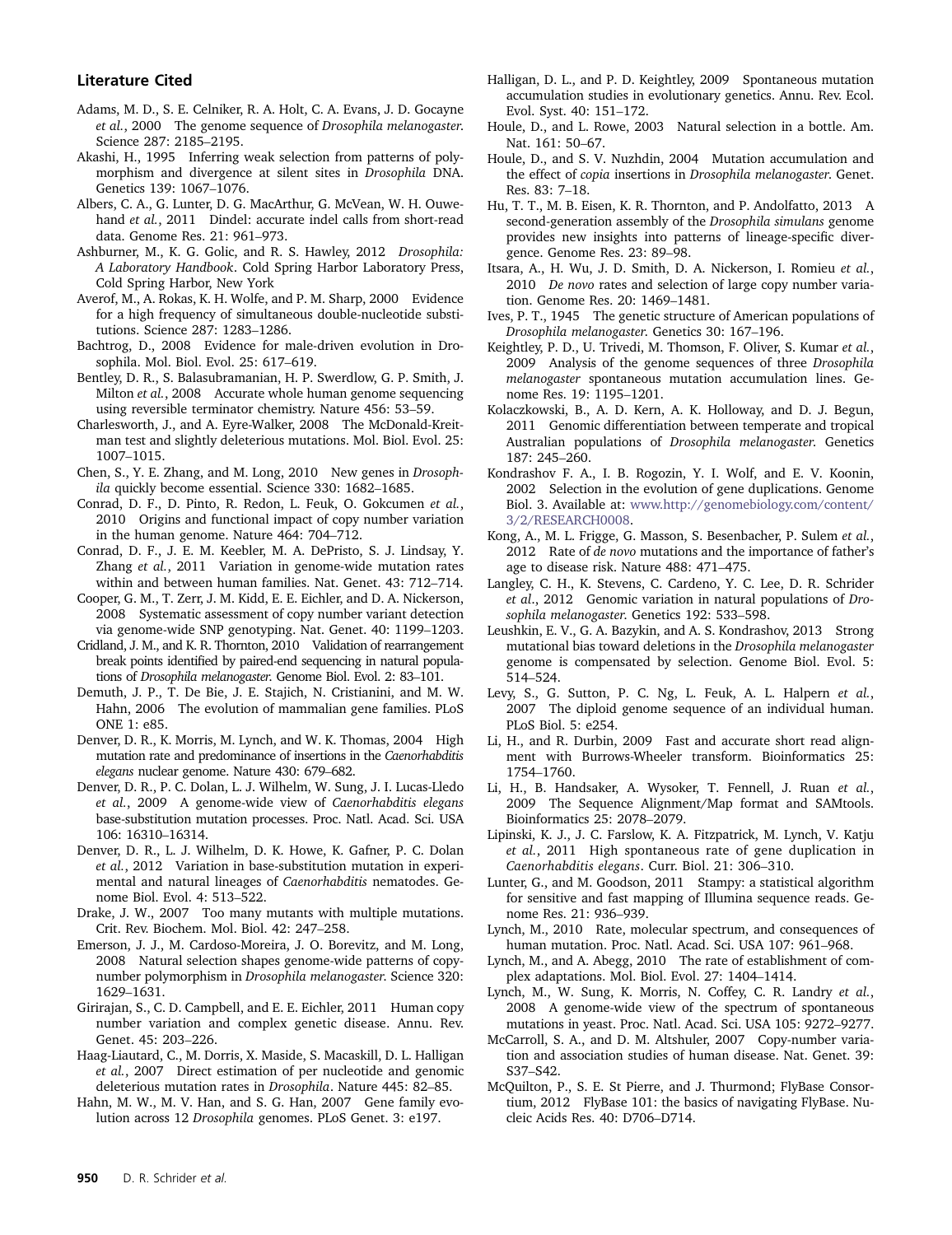- Messer, P. W., 2009 Measuring the rates of spontaneous mutation from deep and large-scale polymorphism data. Genetics 182: 1219–1232.
- Montgomery, E. A., S. M. Huang, C. H. Langley, and B. H. Judd, 1991 Chromosome rearrangement by ectopic recombination in Drosophila melanogaster: genome structure and evolution. Genetics 129: 1085–1098.
- Mukai, T., and C. C. Cockerham, 1977 Spontaneous mutation rates at enzyme loci in Drosophila melanogaster. Proc. Natl. Acad. Sci. USA 74: 2514–2517.
- Mukai, T., S. I. Chigusa, J. F. Crow, and L. E. Mettler, 1972 Mutation rate and dominance of genes affecting viability in Drosophila melanogaster. Genetics 72: 335–355.
- Ness, R. W., A. D. Morgan, N. Colegrave, and P. D. Keightley, 2012 Estimate of the spontaneous mutation rate in Chlamydomonas reinhardtii. Genetics 192: 1447–1454.
- Ossowski, S., K. Schneeberger, J. I. Lucas-Lledo, N. Warthmann, R. M. Clark et al., 2010 The rate and molecular spectrum of spontaneous mutations in Arabidopsis thaliana. Science 327: 92–94.
- Perry, G. H., N. J. Dominy, K. G. Claw, A. S. Lee, H. Fiegler et al., 2007 Diet and the evolution of human amylase gene copy number variation. Nat. Genet. 39: 1256–1260.
- Petrov, D. A., 2002 DNA loss and evolution of genome size in Drosophila. Genetica 115: 81–91.
- Petrov, D. A., E. R. Lozovskaya, and D. L. Hartl, 1996 High intrinsic rate of DNA loss in Drosophila. Nature 384: 346–349.
- Petrov, D. A., Y. C. Chao, E. C. Stephenson, and D. L. Hartl, 1998 Pseudogene evolution in Drosophila suggests a high rate of DNA loss. Mol. Biol. Evol. 15: 1562–1567.
- Ravi, D., A. M. Wiles, S. Bhavani, J. Ruan, P. Leder et al., 2009 A network of conserved damage survival pathways revealed by a genomic RNAi screen. PLoS Genet. 5: e1000527.
- Rozen, S., and H. Skaletsky, 2000 Primer3 on the WWW for general users and for biologist programmers. Methods Mol. Biol. 132: 365–386.
- Schrider, D. R., J. N. Hourmozdi, and M. W. Hahn, 2011 Pervasive multinucleotide mutational events in eukaryotes. Curr. Biol. 21: 1051–1054.
- Shabalina, S. A., L. Y. Yampolsky, and A. S. Kondrashov, 1997 Rapid decline of fitness in panmictic populations of Drosophila melanogaster maintained under relaxed natural selection. Proc. Natl. Acad. Sci. USA 94: 13034–13039.
- Sharp, N. P., and A. F. Agrawal, 2012 Evidence for elevated mutation rates in low-quality genotypes. Proc. Natl. Acad. Sci. USA 109: 6142–6146.
- Stankiewicz, P., and J. R. Lupski, 2010 Structural variation in the human genome and its role in disease. Annu. Rev. Med. 61: 437–455.
- Sung, W., M. S. Ackerman, S. F. Miller, T. G. Doak, and M. Lynch, 2012 Drift-barrier hypothesis and mutation-rate evolution. Proc. Natl. Acad. Sci. USA 109: 18488–18492.
- Turner, T. L., M. T. Levine, M. L. Eckert, and D. J. Begun, 2008 Genomic analysis of adaptive differentiation in Drosophila melanogaster. Genetics 179: 455–473.
- Tuzun, E., A. J. Sharp, J. A. Bailey, R. Kaul, V. A. Morrison et al., 2005 Fine-scale structural variation of the human genome. Nat. Genet. 37: 727–732.
- Wakimoto, B. T., D. L. Lindsley, and C. Herrera, 2004 Toward a comprehensive genetic analysis of male fertility in Drosophila melanogaster. Genetics 167: 207–216.
- Zeng, K., 2010 A simple multiallele model and its application to identifying preferred-unpreferred codons using polymorphism data. Mol. Biol. Evol. 27: 1327–1337.
- Zeng, K., and B. Charlesworth, 2010 The effects of demography and linkage on the estimation of selection and mutation parameters. Genetics 186: 1411–1424.
- Zhang, P., Z. L. Gu, and W. H. Li, 2003 Different evolutionary patterns between young duplicate genes in the human genome. Genome Biol. 4: R56.

Communicating editor: C. H. Langley

# Appendix: Assessing the Impact of Experimental Biases on the Mutation Rate

# Natural Selection

As noted above, our experiment cannot recover mutations that are lethal or sterile in homozygotes and is less likely to recover mutations with large deleterious effects. Mutation accumulation took place in sublines with an effective size slightly  $>$  2. To quantify the extent to which natural selection could prevent us from measuring deleterious mutations, we modeled the fixation or elimination of new mutations occurring during MA in a population of size 2 as a Markov process with six states: the mutation is eliminated (homozygous absence in both flies), the new mutation is present in the heterozygous state in one fly, the mutation is heterozygous in both flies, the mutation is homozygous in one fly, the mutation is homozygous in one fly and heterozygous in the other, or the mutation is fixed (homozygous in both flies). The probability of a heterozygous parent passing on the mutant allele is given by  $\alpha = \frac{1}{2} - \frac{8}{2}$  and the transition probabilities between states are given by the following matrix:

$$
\begin{pmatrix} 1 & 0 & 0 & 0 & 0 & 0 \\ (1-\alpha)^2 & 2\alpha(1-\alpha) & \alpha^2 & 0 & 0 & 0 \\ (1-\alpha)^4 & 4\alpha(1-\alpha)^3 & 4\alpha^2(1-\alpha)^2 & 2\alpha^2(1-\alpha)^2 & 4\alpha^3(1-\alpha) & \alpha^4 \\ 0 & 0 & 1 & 0 & 0 & 0 \\ 0 & 0 & (1-\alpha)^2 & 0 & 2\alpha(1-\alpha) & \alpha^2 \\ 0 & 0 & 0 & 0 & 0 & 1 \end{pmatrix}
$$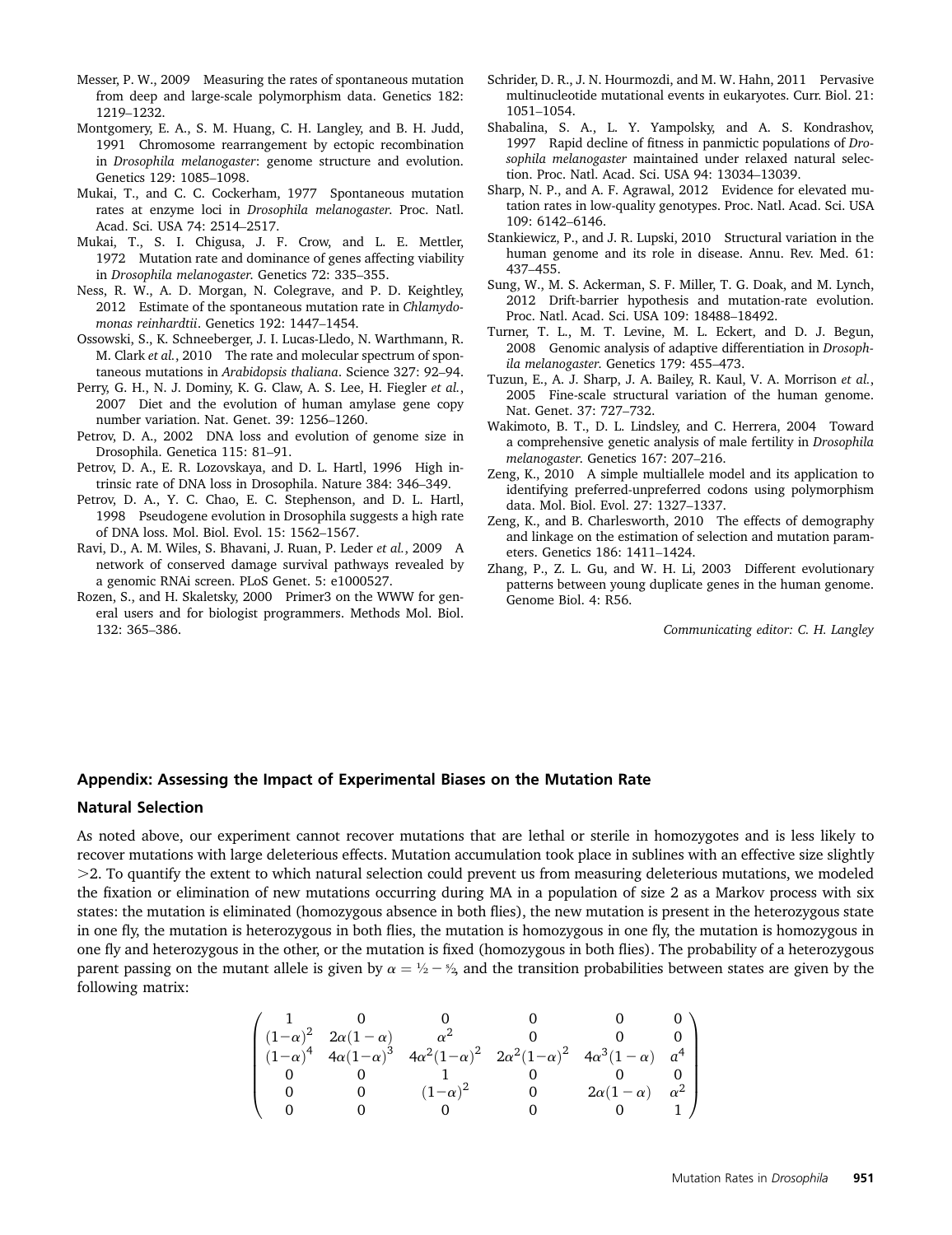The probability of fixing a new mutation with some selection coefficient s can be obtained by multiplying the initial state vector [0 1 0 0 0 0 ] with the above matrix repeatedly until the resulting probability vector converges. Under this model, we find that a fitness disadvantage of 1% (*i.e.*,  $s = 0.01$ ) is only ~6% less likely to fix as one with  $s = 0$ , while mutations with  $s =$ 0.05,  $s = 0.01$ , and  $s = 0.5$  are  $\sim$ 28%,  $\sim$ 50%, and  $\sim$ 99.5% less likely to fix, respectively. Population surveys and previous MA results in D. melanogaster using balancer chromosomes show that fitness effects of deleterious mutations have a probability distribution with two modes—a small mode of recessive lethals occurring with a probability of a few percent per generation and a much larger class of mutations with fitness effects  $<10\%$  (e.g., Mukai et al. 1972). Taken together, these empirical and theoretical considerations suggest that we are likely to have recovered the vast majority of mutations and the majority of deleterious mutations in particular.

To directly ask whether there is an under-representation of point mutations in coding regions indicative of natural selection, we compared the numbers of mutations appearing within exonic, intronic, and intergenic regions to expectations based on the fractions of the Drosophila genome in each category and found no evidence of bias with respect to these categories ( $P = 0.496$ ;  $\chi^2$  test). Given our data, we can confidently reject any deficit >7.9% in exonic single-nucleotide mutations (Materials and Methods). This finding, combined with the large fraction of observed coding mutations that are nonsynonymous (73.7%), suggests that the patterns of point mutation that we observe are not significantly biased by purifying selection.

We also asked whether large duplications and deletions are under-represented in coding regions, as would be expected if they often result in lethality or sterility. We randomly assigned new coordinates to the deletions that we observed while preserving their lengths, finding that, on average, protein-coding sequences of 6.16 genes are affected (after 100,000 iterations) vs. 4 in our observed set. While this difference is not significant ( $P = 0.11$ ; one-tailed permutation test), it is consistent with purifying selection removing approximately one-third of deletions that inactivate a single gene. This fraction is also consistent with the  $\sim$ 33% of genes that result in lethality when knocked down in *D. melanogaster* (Chen *et al.* 2010). However, it should be noted that we do not know what proportion of genes result in lethality or sterility when present as homozygous deletions (Ashburner et al. 2012). If we assume that the observed distribution of deletion lengths is approximately correct, conservatively assume that all deletions affecting coding sequence are inactivating mutations, and assume that one-third of these are lethal, then the results of the permutation suggest that we may be underestimating the number of deletions of coding sequence by about two events, corresponding to  $\sim$ 1816.5 additional bp deleted during the course of the MA experiment (based on the average lengths of deletions affecting coding sequence) or 1.57 bp per generation per subline. For duplications, the protein-coding sequences of 4.52 genes are affected on average, similar to the 4 observed in the real data ( $P = 0.47$ ). These data are consistent with homozygous deletions having stronger fitness effects than homozygous duplications and suggest that purifying selection may bias our deletion-rate estimate more than our duplication-rate estimate.

#### Homozygosity and Mutation Rate

D. melanogaster is an outbreeding species with a large population size, so mutations will typically occur in genomes that are highly heterozygous. Our experiment studies the rate of mutation in homozygous genotypes. As noted above, it is possible that the inbreeding process has generated genotypes with atypical mutation spectra. Such changes might be expected to raise mutation rates on average if recessive mutator alleles are segregating at low frequency in nature. Although we cannot be sure that the absolute rates that we report are unbiased, the fact that the patterns of mutation observed in our lines closely match the observed patterns of natural variation suggests that our results are not atypical on average. However, it is possible that the variation in mutation rate found between lines is not typically found in natural outbred populations.

A second possible bias of our use of homozygous lines is that homozygosity itself alters the mutational process. For example, Montgomery et al. (1991) found that large duplications and deficiencies arose at a much higher rate in heterozygous genotypes than in homozygous ones. If heterozygosity engenders mutational events and/or makes their repair more difficult, then the mutation rate in our lines may be atypically low.

These possibilities can be resolved only with experiments in outbred flies. Two such designs might be possible, but they share a need for a great deal more sequencing and validation. A "middle-class-neighborhood" design has been used to study the phenotypic effects of mutation in an outbred background (Shabalina et al. 1997). Mutation has also been measured in parent-offspring trios in humans (e.g., Conrad et al. 2011; Kong et al. 2012) using naturally outbred individuals. However, the parent-offspring trio design would require sequencing  $\sim$ 1800 genomes (one trio for every two generations of mutation accumulation) to obtain as many generations of mutation as is captured here. A middle-class neighborhood design would also be impractical for genome-wide detection of new mutations, as the entire starting population would need to be sequenced. Perhaps a better design would be to perform mutation accumulation while maintaining new mutations in heterozygous state using balancer chromosomes (e.g., Mukai and Cockerham 1977). Such a study could substantially reduce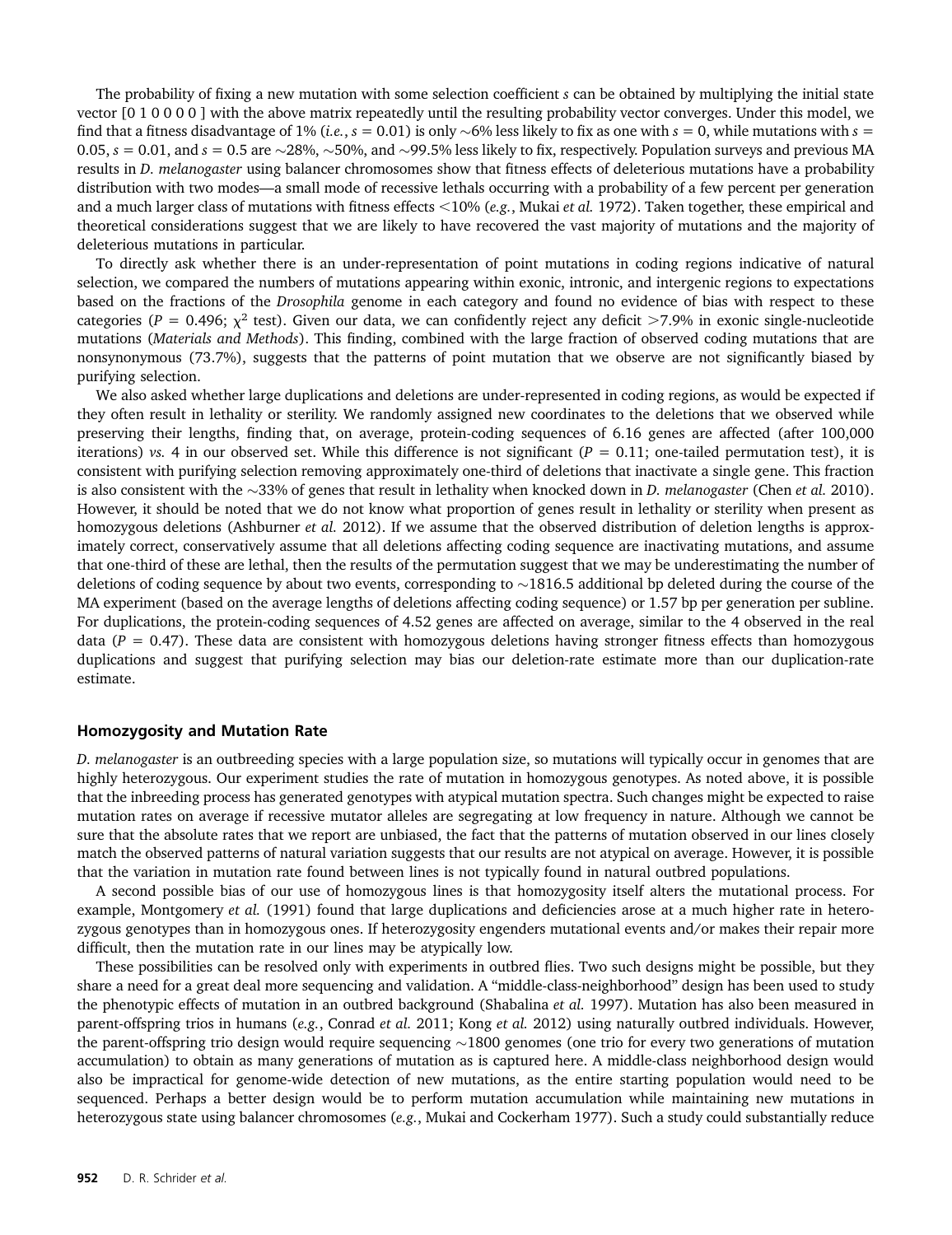the impacts of homozygosity and purifying selection on observed patterns of mutation and would therefore address many of the questions raised by our work.

#### Read Mapping Biases and Depth of Coverage

Because genotyping accuracy increases with increased read coverage, we examined the effect of increasing the minimum read depth required to call a new mutation on our mutation rate estimates. When we increase the number of required reads in each subline from 5 to 10, the mutation rate in line 33 changes from  $7.71 \times 10^{-9}$  (514 mutations in 114,966,662 bases) to  $7.83 \times 10^{-9}$  (454 mutations at 100,023,281 covered bases), a difference that is not significant (P = 0.822; Fisher's exact test). Similarly, the rate estimate in line 39 does not change significantly (from 218 mutations at 114,955,079 covered bases for a rate of  $3.27 \times 10^{-9}$  to 193 mutations at 100,621,822 covered bases for a rate of  $3.31 \times 10^{-9}$ ;  $P = 0.921$ ). Again, the rate estimates obtained from requiring 20x coverage at each mutant site in each subline do not differ from those estimated requiring 5× coverage: a rate of 7.61 × 10<sup>-9</sup> is estimated from line 33 (115 mutations at 26,042,397 covered sites;  $P = 0.959$ when compared to the 5× coverage data set), and  $3.26 \times 10^{-9}$  is estimated from line 39 (60 mutations at 31,718,552 covered sites;  $P = 1$ ). [Table S5](http://www.genetics.org/lookup/suppl/doi:10.1534/genetics.113.151670/-/DC1/genetics.113.151670-3.pdf) shows mutation rate estimates for all minimum read-depth cutoffs between 5 and 20. At no point does the mutation rate in either line differ significantly from the  $\geq 5\times$  estimate.

We did observe a small but nearly significant reduction in read depth at mutant sites within the mutant lines vs. read depth in nonmutant lines (mean mutant read depth = 22.64; mean of median read depths from nonmutant sublines from the same inbred line =  $23.12$ ;  $P = 0.053$ ; Wilcoxon signed-rank test), suggesting that reads with mismatches are slightly less likely to be mapped to the reference genome. Such a bias could result in mutations dropping below the threshold in read depth, in which case mutation rate estimates would be downwardly biased as mutant sites are more likely to be eliminated by the coverage cutoff than nonmutant sites (e.g., Keightley et al. 2009). However, because our average read depth ( $\sim$ 22.5) is far higher than our minimum read-depth cutoff (five reads), very few mutations had read depth near the minimum cutoff; only three mutations had a read depth of 6 in the mutant, and only one had a read depth of 5. Thus, this mapping bias probably caused us to miss very few, if any, mutations and resulted in a negligible reduction in our mutation rate estimates.

Because GC content is correlated with read depth (Bentley et al. 2008), it is possible that mutation-rate estimates could be affected. However, any such impact would be mediated through decreased read depth, and we did not find evidence for an effect of read depth on our power to detect mutations as discussed above. Thus, it does not appear that heterogeneity in GC content across the genome has an appreciable affect on our mutation rate estimates.

Another potential mapping-related source of bias is inadequate alignment sensitivity in the presence of small indels. While the aligner that we used, BWA, performs gapped alignment, more sensitive aligners such as Stampy (Lunter and Goodson 2011) or Novoalign [\(http://www.novocraft.com\)](http://www.novocraft.com) recover small indels more reliably. Thus, we may have underestimated the rate at which small indels occurred during our MA experiment. We correct for this as described in Materials and Methods.

#### Repetitive Regions

To ensure that our mutation-rate estimates were not significantly altered by reduced accuracy in repetitive regions, we calculated mutation rates in the two lines after omitting regions masked by RepeatMasker. After omitting masked regions, the mutation rate in line 33 only changed to  $8.00 \times 10^{-9}$  (492 mutations at 106,053,201 covered bases), a difference that was not significant ( $P = 0.570$ ; Fisher's exact test). Similarly, the change in the rate estimate for line 39 after omitting masked regions was subtle  $(3.38 \times 10^{-9})$ ; 208 mutations at 106,014,189 covered sites) and not statistically significant (P = 0.735).

#### Residual Heterozygosity

It is possible that residual heterozygosity present in one of the ancestral lines prior to mutation accumulation could appear in one subline and be erroneously classified as a mutation. Our approach to detect new mutations hinges on the assumption that alleles present in only one of the four sublines of a given MA line are not relics of polymorphism present in the ancestral line that the inbreeding process failed to remove prior to mutation accumulation. Given that  $\sim$ 1 in every 100 bp differs between any two chromosomes in natural populations of D. melanogaster (Langley et al. 2012), a sizable window of residual heterozygosity would result in stretches of dense polymorphism among the four sublines derived from either inbred line, with either one subline exhibiting a different haplotype from the other three within this stretch or each line sharing a haplotype with one line but differing from the other two. Whenever one line exhibits a haplotype differing from the other three, each polymorphism within this stretch of residual heterozygosity would appear to be a new mutation by our criteria, resulting in a chromosomal stretch densely packed with apparent new mutations. An examination of all mutations in [Table](http://www.genetics.org/lookup/suppl/doi:10.1534/genetics.113.151670/-/DC1/genetics.113.151670-4.xls) [S1](http://www.genetics.org/lookup/suppl/doi:10.1534/genetics.113.151670/-/DC1/genetics.113.151670-4.xls) reveals no such windows: with the exception of 10 MNMs, which are very small windows with mutations more densely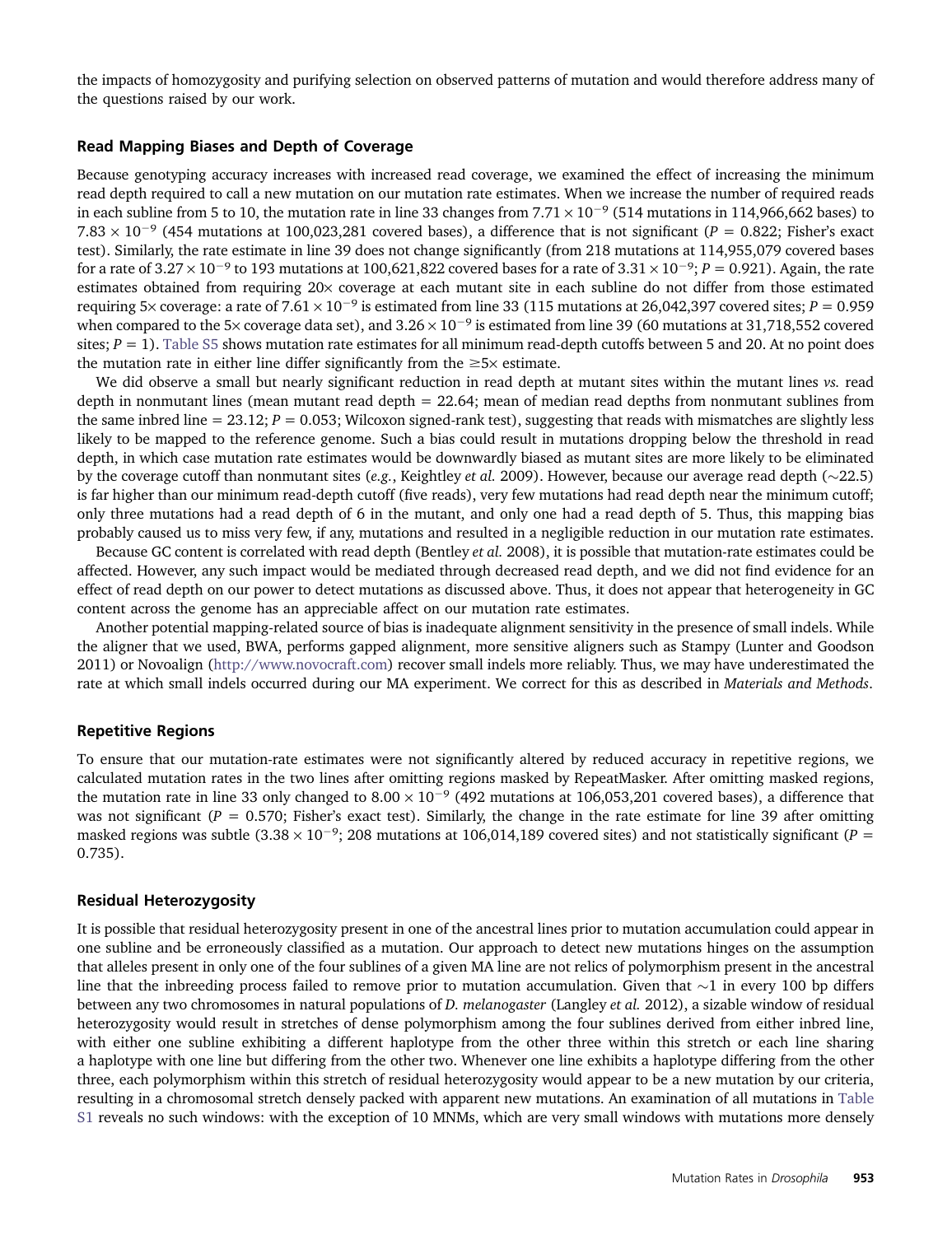packed than expected in the case of residual heterozygosity, only three pairs of mutations occur within 1 kb of each other. (Direct evidence that the 10 MNMs are not artifacts of residual heterozygosity is presented below.)

We also searched for regions of residual heterozygosity with two haplotypes each shared between two of the four sublines within a mutation-accumulation line. Although SNPs within these regions would not be called as mutations according to our criteria, identifying and comparing such regions to our list of new mutations could strengthen our confidence that residual heterozygosity does not affect the latter. Very few such alleles were found, except for a few large blocks on chromosome arm 3R and a smaller block on chromosome 3L. These blocks, which were present in both lines 39-67 and 39-18, exhibited the genotypes present in line 33, perhaps due to a contamination event prior to mutation accumulation. The blocks were typically dozens of kilobases in length, containing hundreds of polymorphisms, with a density of polymorphism always greater than 0.001 per base pair. We manually examined mutations appearing in these regions to ensure that they were not SNPs present in two sublines but miscalled as being present only in one and therefore inferred to be a mutation. In several cases where we observed a mutation at one of the two contaminated sublines, the other contaminated subline exhibited multiple reads supporting the mutation, but the other two sublines did not. We reasoned that these mutations were probably false positives due to contamination and removed them from our final set. Again, no clusters of single-nucleotide mutations with density approaching that seen in these regions of residual heterozygosity appear in our final set of mutations; if they did, we would have reported far more than the 732 mutations listed in [Table S1.](http://www.genetics.org/lookup/suppl/doi:10.1534/genetics.113.151670/-/DC1/genetics.113.151670-4.xls) Indeed, we would also likely greatly overestimate mutation rates, while the rates that we report here are largely concordant with those published previously. However, because these blocks of residual heterozygosity may have been caused by a contamination event occurring shortly before mutation accumulation, they could be larger than blocks of residual heterozygosity that recombination has had more opportunities to reduce in size.

To ensure that smaller regions of residual heterozygosity, even those consisting of a single SNP, had not qualitatively affected our results, we searched sequence data from a nearby population of D. melanogaster (Raleigh, NC) (Langley et al. 2012) to determine the fraction of our 732 single-nucleotide mutations that are segregating in natural populations. We examined all 2,924,713 SNP calls in this data set having a quality score  $\geq 30$  in at least one individual not matching the reference genome, finding that only 12 of the 732 (1.64%) mutations matched a nonreference allele present in one or more of the 37 sequenced lines from the Raleigh data set. Only 7 of the 732 (0.956%) mutations matched a nonreference allele present in 2 or more of the 37 lines. Given the possibility of sequencing error introducing low-frequency polymorphisms, and the possibility of new mutations occurring at sites already polymorphic in natural populations—over 2.5% of all sites in the Raleigh data set are polymorphic according to the criterion described above—it is fair to conclude that few, if any, of the mutations reported in [Table S1](http://www.genetics.org/lookup/suppl/doi:10.1534/genetics.113.151670/-/DC1/genetics.113.151670-4.xls) are actually SNPs segregating prior to mutation accumulation. In contrast, of the 5975 polymorphisms present in the large blocks of residual heterozygosity shared between two sublines described above, 5307 (88.8%) exhibit the nonreference allele in at least one of the sequenced Raleigh lines, and 5048 (84.5%) exhibit the nonreference allele in at least two lines. Because residual heterozygosity would result in false-positive "mutations" that appear far closer together than expected, we searched for evidence that any of the 10 MNMs were present in the Raleigh polymorphism data. We did not find a single SNP call from the 37 Raleigh genomes matching the mutant genotype at any of the sites within any of these MNMs. Moreover, none of the MNMs or complex mutations that we found occurred within the contaminated lines. We conclude from this that it is highly unlikely that any of these 10 MNMs was erroneously detected due to residual heterozygosity. The stark contrast between the fractions of SNPs within putative regions of residual heterozygosity and our list of mutations implies that vanishingly few (and possibly zero) of our putative mutations are a result of residual heterozygosity or any contamination event.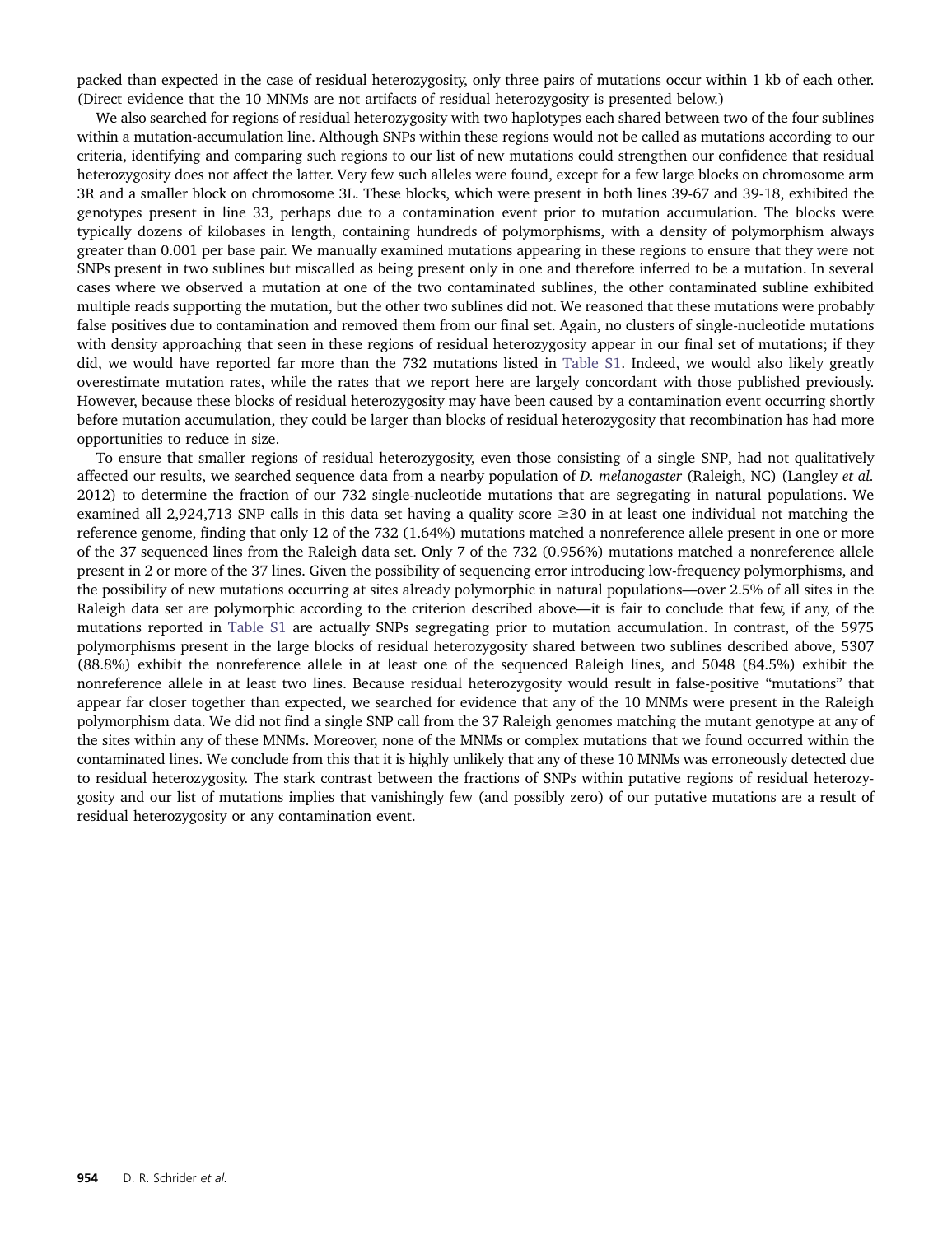# GENETICS

Supporting Information http://www.genetics.org/lookup/suppl/doi:10.1534/genetics.113.151670/-/DC1

# Rates and Genomic Consequences of Spontaneous Mutational Events in Drosophila melanogaster

Daniel R. Schrider, David Houle, Michael Lynch, and Matthew W. Hahn

Copyright © 2013 by the Genetics Society of America DOI: 10.1534/genetics.113.151670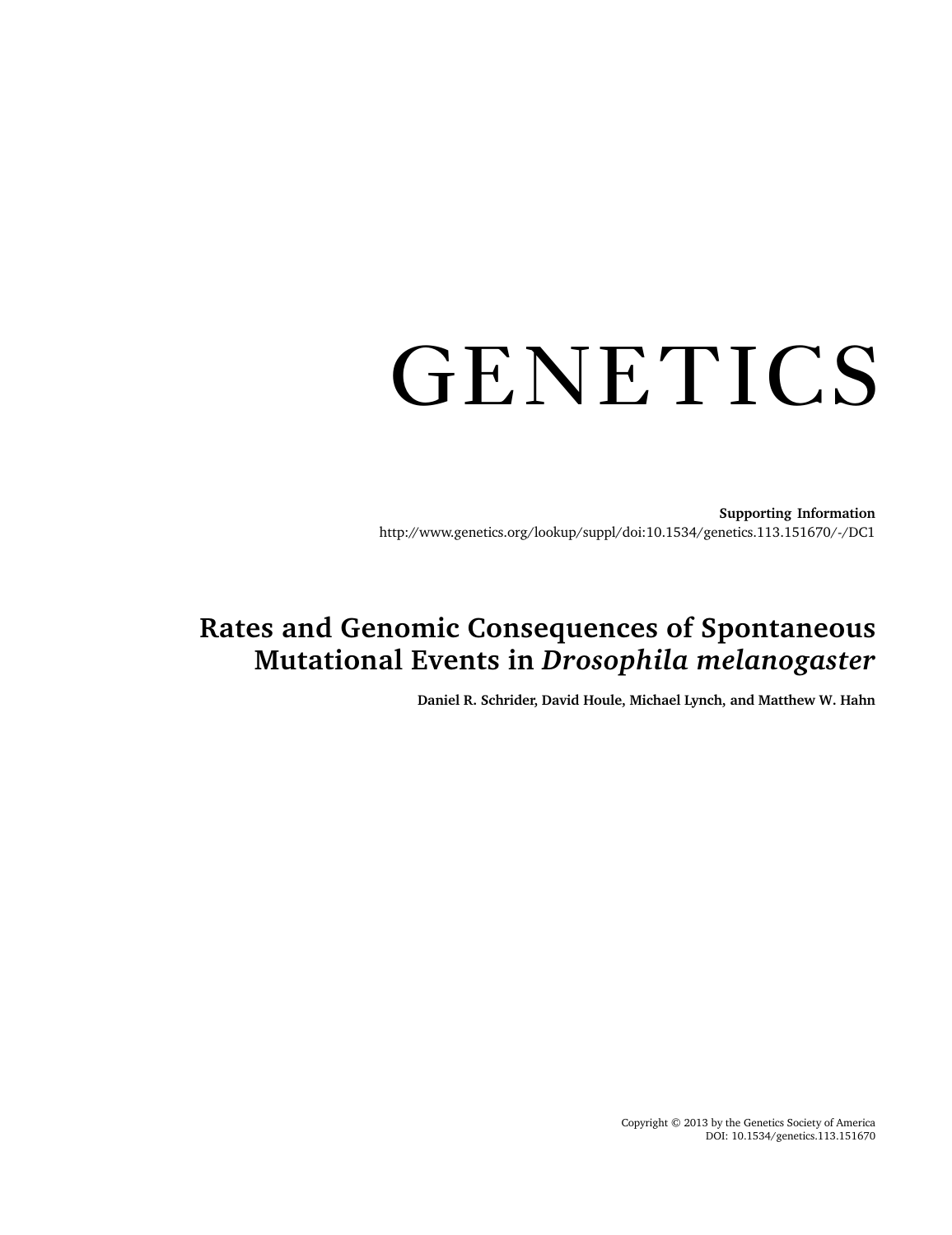

**Figure S1** Point mutation rate estimates for each MA sub‐line.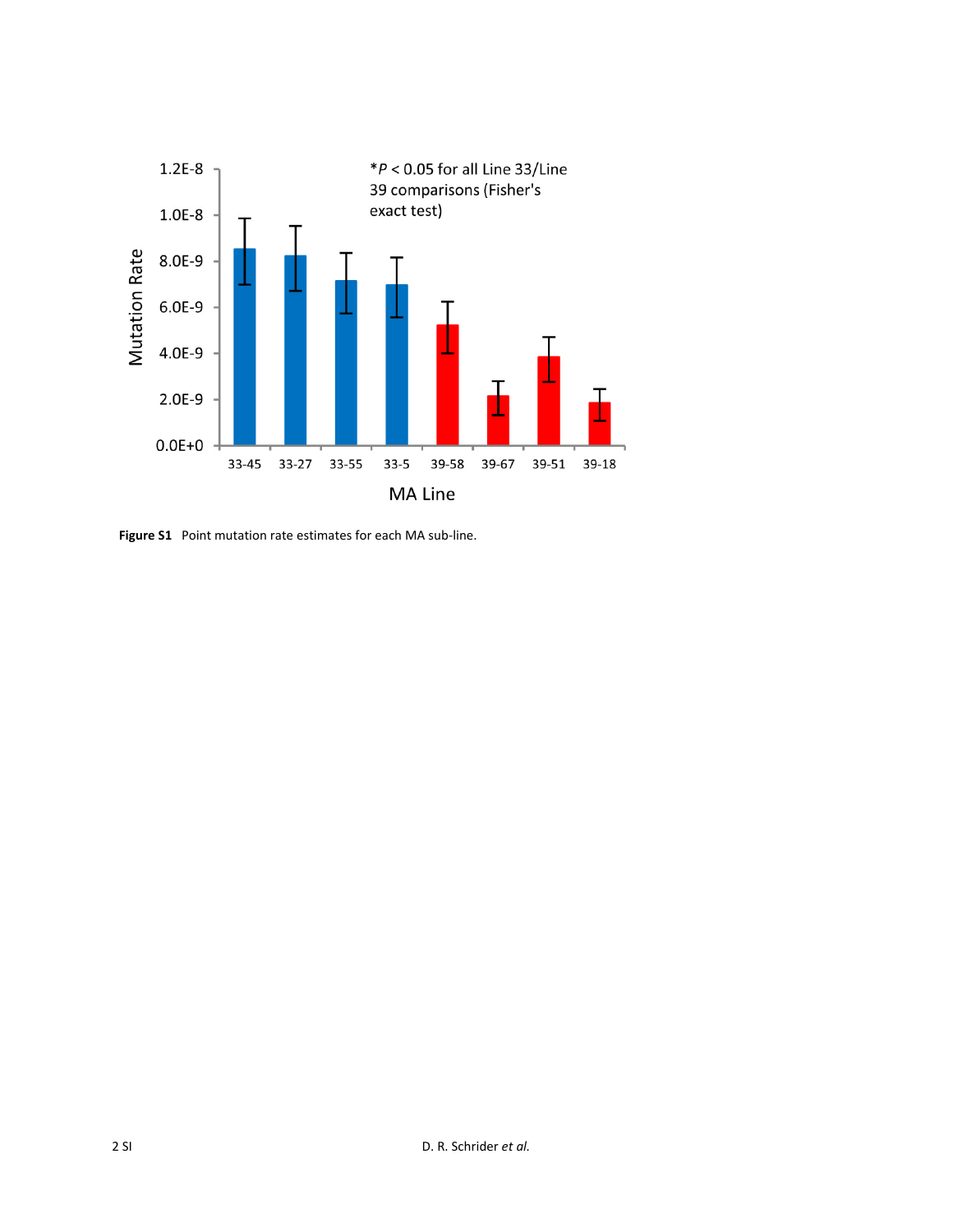

**FigureS2** Distance between base changes for multinucleotide mutations affecting two sites.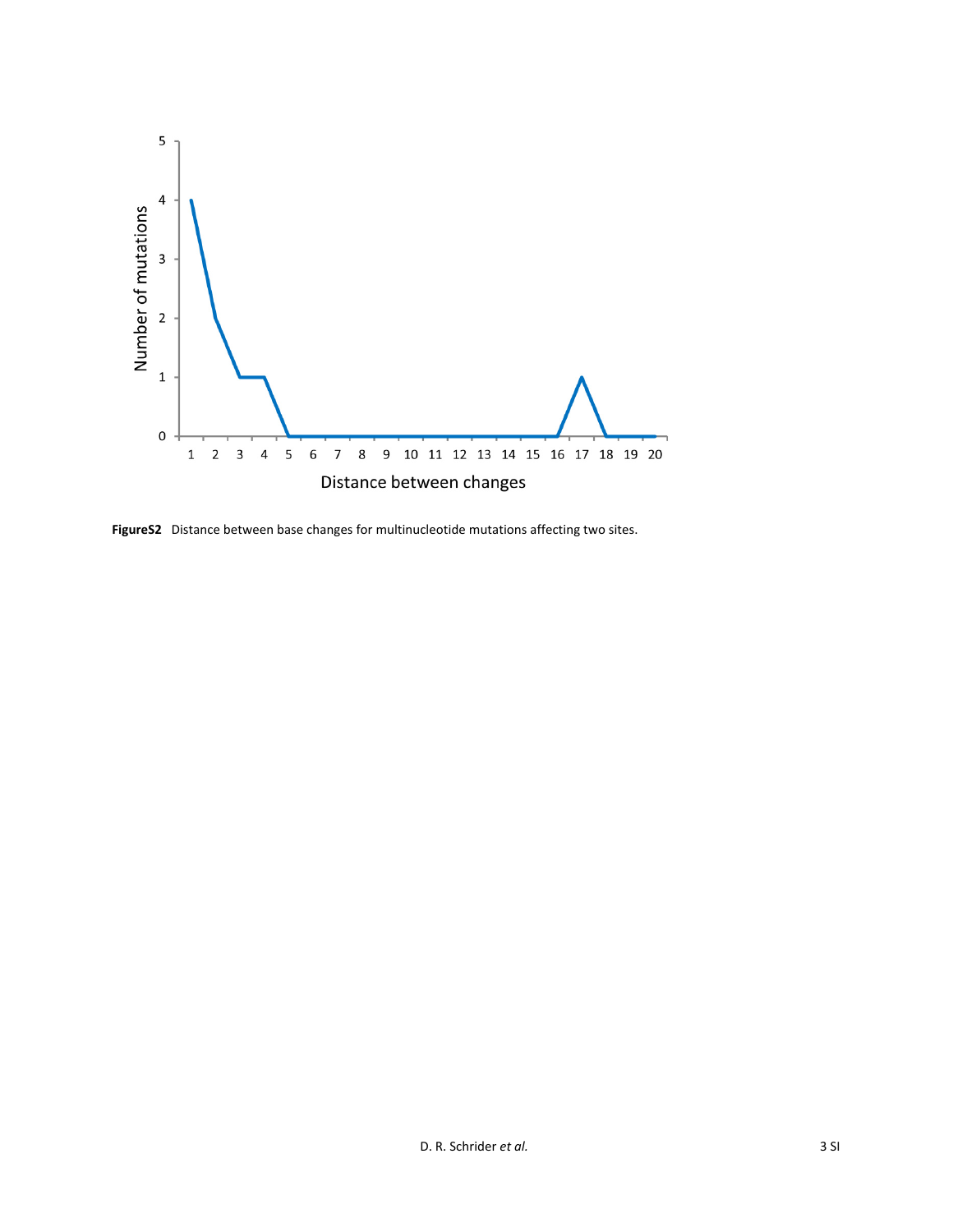Tables S1 and S2 are available for download at http://www.genetics.org/lookup/suppl/doi:10.1534/genetics.113.151670/‐/DC1.

**Table S1 Point mutations occurring during mutation accumulation.** Positions of mutations validated by Sanger sequencing are marked with asterisks.

**Table S2 Small indels occurring during mutation accumulation.** Positions of mutations validated by Sanger sequencing are marked with asterisks.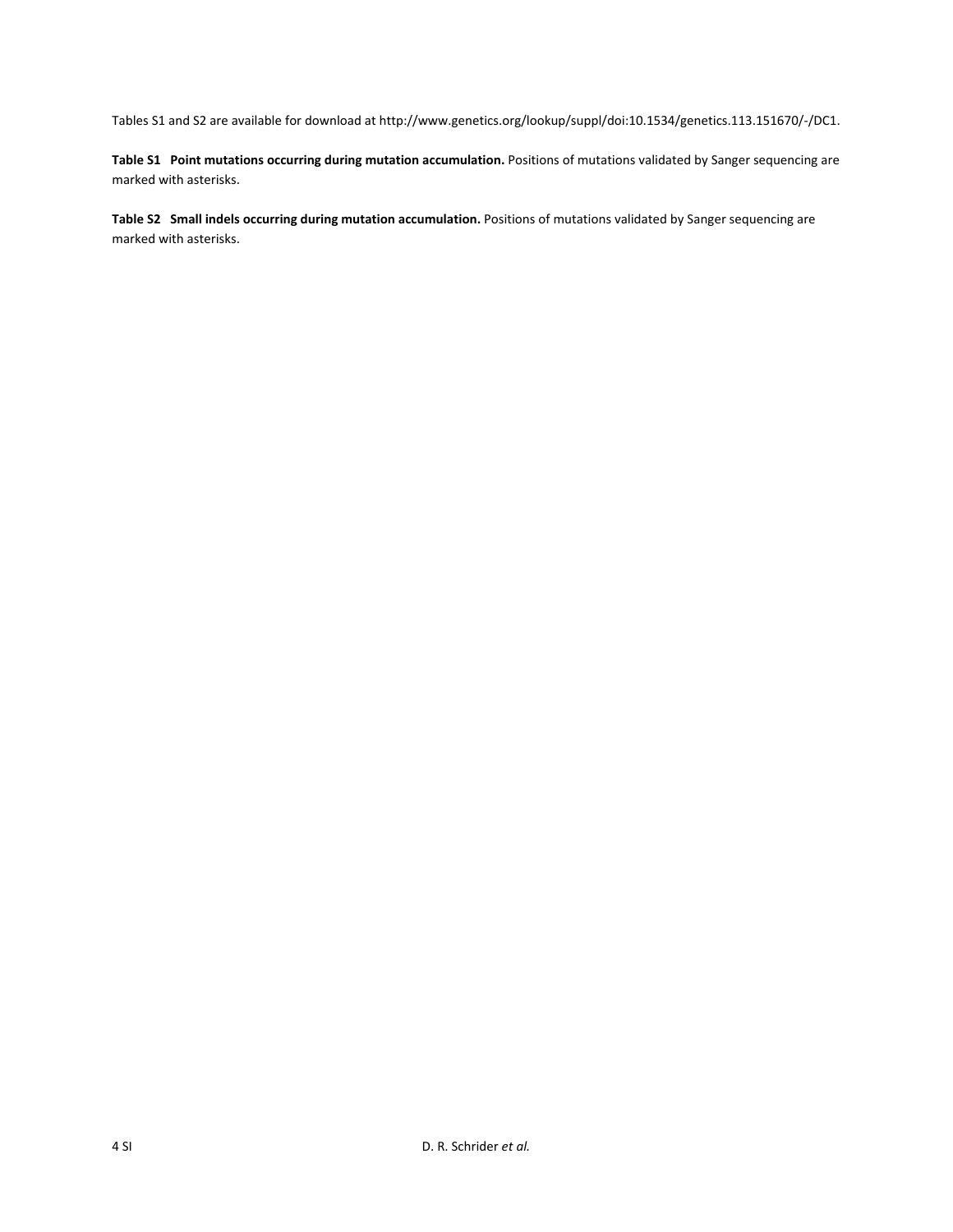| Chromosome        | Coordinates               | Mutation                              | Mutant    |
|-------------------|---------------------------|---------------------------------------|-----------|
| arm               |                           |                                       | line      |
| chr2L             | 20628928, 20628930        | $G->A;T->G$                           | $33 - 27$ |
| chr3R             | 2065681, 2065685          | $G->A;C->A$                           | $33 - 27$ |
| chr2L             | 7161924, 7161927          | $G->A;A->T$                           | $33 - 45$ |
| chr2R             | 11166158, 11166159        | $G->A;C->A$                           | 33-45     |
| chr3R             | 18338533, 18338550        | $T > C$ ; $G \rightarrow T$           | 33-45     |
| chr <sub>2L</sub> | 19248550, 9248551         | $A \rightarrow T$ ; $G \rightarrow T$ | $33 - 5$  |
| chr3R             | 19467135, 19467136        | $A \rightarrow T$ ; T $\rightarrow$ A | 33-55     |
| chrX              | 5940420, 5940434, 5940463 | $G$ ->A; $G$ ->A;T->C                 | 33-55     |
| chr3L             | 13034276, 13034277        | $T$ ->A;A->T                          | 39-51     |
| chrX              | 15730179, 15730181        | $T > A$ ; $T > A$                     | 39-58     |

|  | Table S3 Multinucleotide mutations occurring during mutation accumulation, all confirmed by Sanger sequencing. |  |
|--|----------------------------------------------------------------------------------------------------------------|--|
|--|----------------------------------------------------------------------------------------------------------------|--|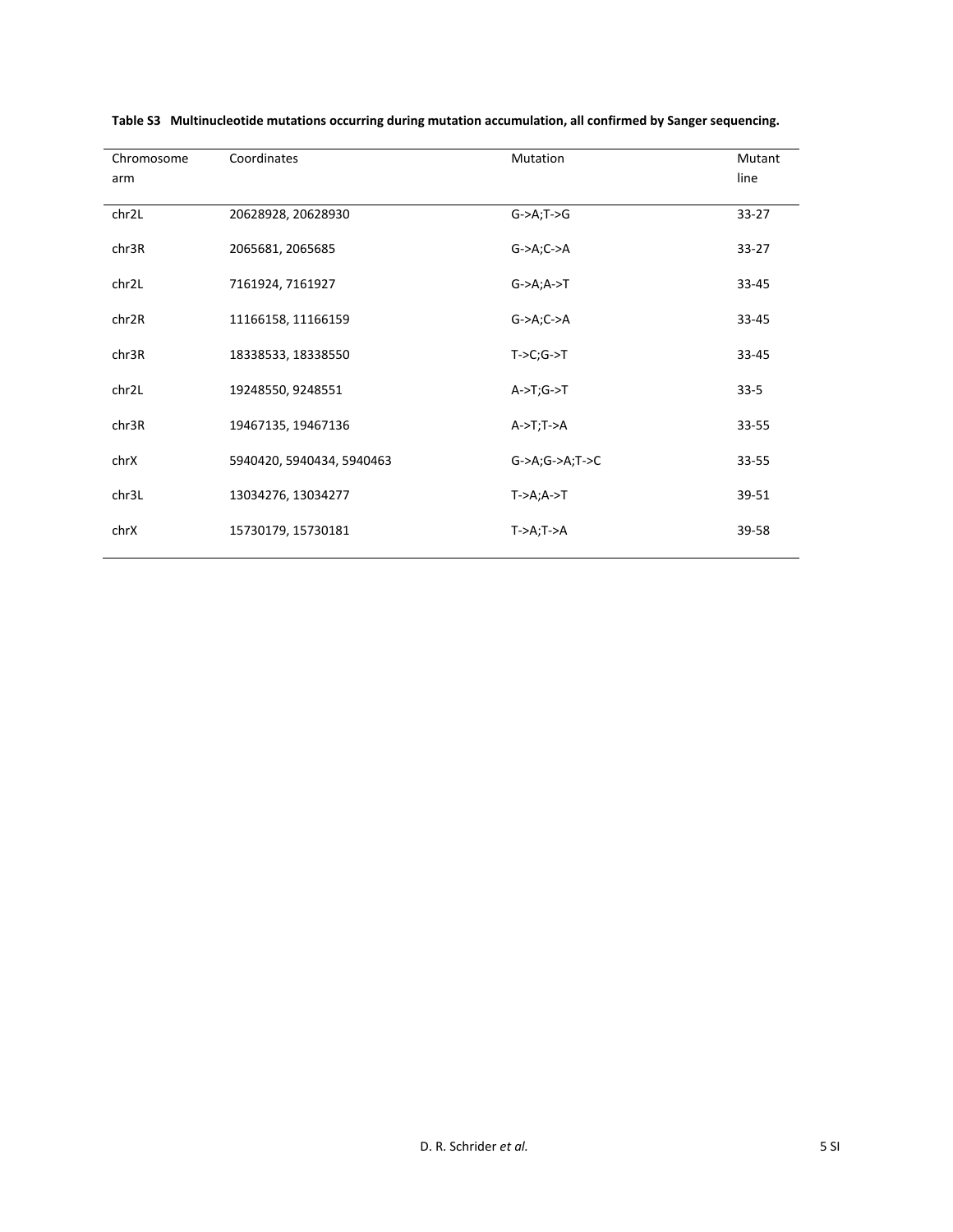| Coordinates    | <b>Mutation</b>                        | <b>Mutant line</b> |
|----------------|----------------------------------------|--------------------|
| chr2R:3026177  | GGCTATCTTTCTTTCGGAACATTACC→GTATTATTCCT | $33 - 27$          |
| chrX:19646896  | GCAGG→GAAAAGCA                         | $33 - 27$          |
| chr2R:17877493 | GTGCC→GGGT                             | $33 - 55$          |
| chr2L:9526339  | CTATATATGTAG→CATCC                     | 39-51              |
| chr3R:27194562 | $CC \rightarrow CAG$                   | 39-51              |
| chrX:3816859   | ATTTT→ATGT                             | 39-51              |
| chr2L:7806673  | AGATAGGC→AAT                           | 39-58              |

**Table S4 Complex mutations occurring during mutation accumulation, all confirmed by Sanger sequencing.**